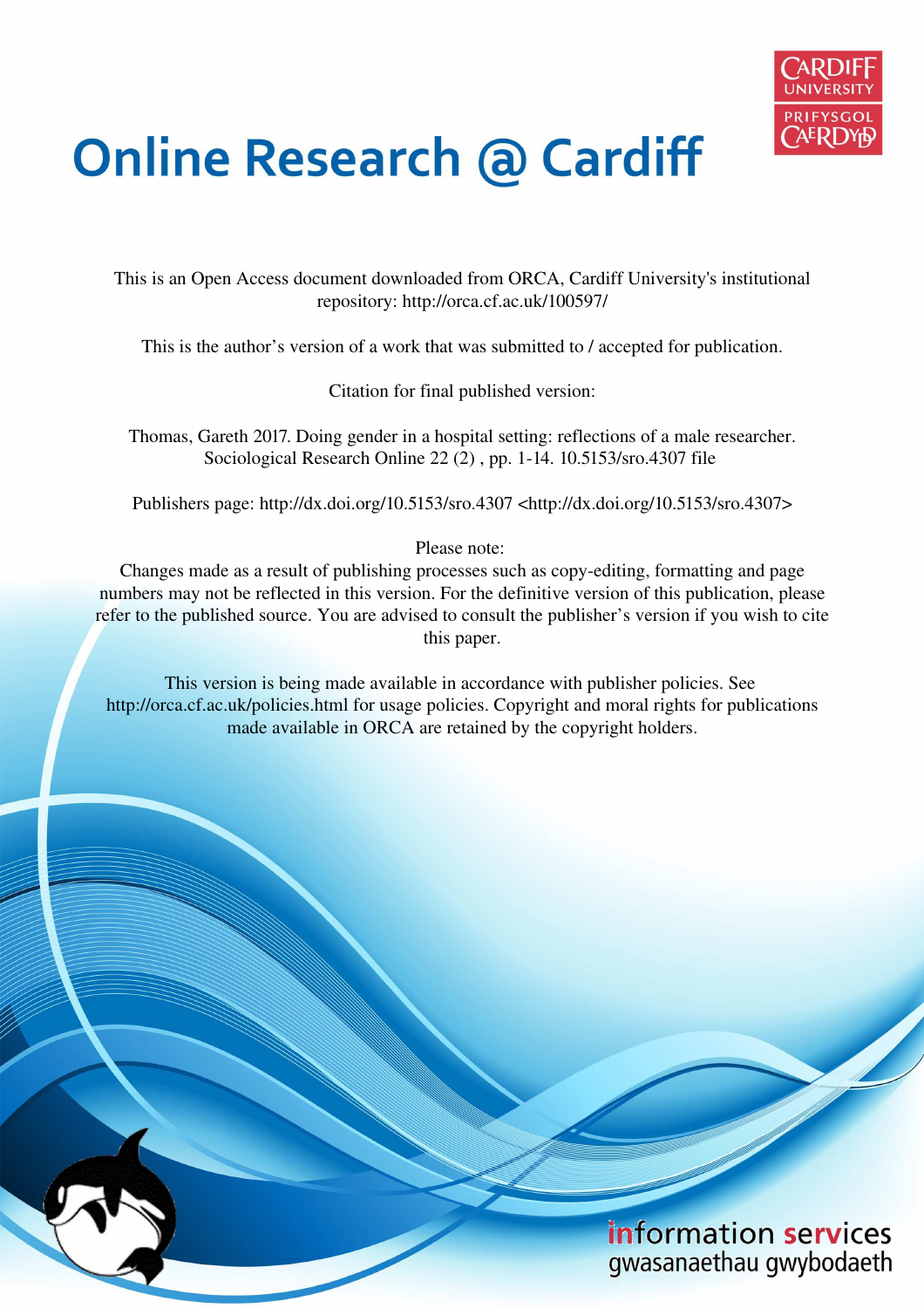Post-print version (accepted on 16 May 2017) To be published in *Sociological Research Online* 

## **Doing Gender in a Hospital Setting: Reflections of a Male Researcher**

Gareth M. Thomas <sup>a</sup>

<sup>a</sup>*School of Social Sciences, Cardiff University, UK*

# **Abstract**

Very little attention has been afforded to how male researchers actively position their gender in their studies, particularly in ethnographic research located within settings populated largely by women. In this article, I reflect on my own gender work during an ethnography of prenatal clinics and how this was articulated with other aspects of my researcher self. By reporting on the successes and failures of this performance, I argue that my gender constituted an essential element in the everyday negotiations between myself and female participants. In so doing, I suggest that reflexive commentaries of how researchers perform gender should not be viewed as a form of egotistic self-indulgence. Rather, they should be read as valuable statements for rendering the researcher visible and, here, for revealing how issues of *doing* gender play out during fieldwork.

#### **Keywords**

Emotions, ethnography, fieldwork, gender, hospital, identity, male researcher, masculinity, qualitative methods, reflexivity

In this article, I reflect on my experiences as a male researcher carrying out an ethnography in a setting occupied largely by women (prenatal clinics). Critical reflections and detailed confessions are a fairly common trait of the ethnographic craft; researchers have been rendered visible as a presence affecting all aspects of research, including constructing its narrative (Scott *et al.* 2012). Such accounts contain a wealth of information about – among other things – gaining access, collecting data, relationships, and exiting the field. Some of these arguments address gender reflexivity, a topic which has received renewed interest in sociology (but has a longer history in anthropology) – particularly from female academics researching primarily 'male' sites. For example, Poulton (2012) discusses her experiences of researching the hyper-masculine subculture of football hooliganism within the UK. She criticises the 'gender blindness' of male researchers doing similar studies who fail to consider the positionings, practices, and performances of the gendered self (2012, para. 1.1). In her study, Poulton describes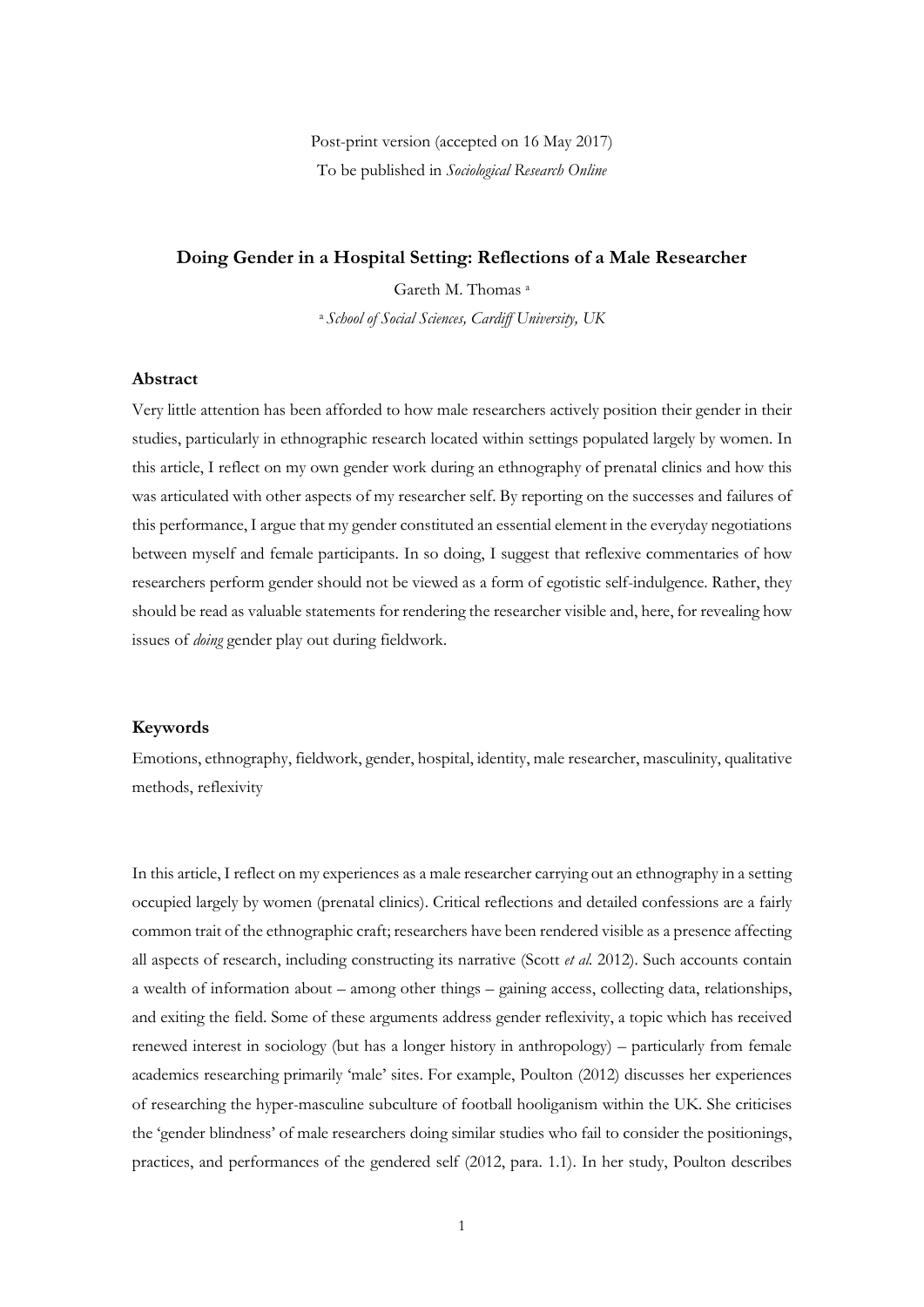feeling obligated to prove she had 'balls' (para 7.2) to negotiate difficult situations and emotions. In describing her gender as a 'useful tool' (para 4.9), Poulton suggests that researchers should consider their gender more critically and work harder to disclose the complexities and messiness of qualitative work over offering purely sanitised accounts of methodological processes and practices.

Despite such incitements, very few male researchers have written about their own research experiences. Limited to 'bar-room confessionals' or amusing anecdotes, such accounts - according to Back (1993: 215) - point to a need for a 'more sensitive appreciation of the politics of research' and responding positively to feminist critiques of methodological practice. There may be reasons for this absence other than Poulton's charge of gender blindness. Do some men not see such reflections as a priority or as a determinant in attaining access and maintaining research relationships (McKeganey and Bloor 1991)? Do they find it too difficult to write from a position of reflexivity? Do some men perceive that they cannot access 'women's worlds' and, so, avoid this line of study? Is it just that male researchers studying scenes with a high proportion of women are relatively rare?

There is a problem here, of course, with categorising *all* male researchers as a homogenous collective, thereby discounting or muzzling considerations of other personal attributes such as class, age, ethnicity, and faith. That said, if understood as a unified group, there are few comprehensive reflections of the research process from male researchers – and even fewer from those in research settings populated largely by women<sup>1</sup>. Indeed, despite the widespread recognition of the crucial role of gender dynamics in social life, male sociologists have persistently snubbed how these dynamics affect their own work. In this article, I am not in the business of establishing why these accounts are absent. Instead, agreeing with Wade (1993: 200) that fieldwork is 'inevitably highly gendered', I unpack some personal reflections from my study, with my own gender identity under the microscope. In so doing, I am guided by Coffey's (1999) appeal to reflect on the relationship between the self and ethnographic fieldwork, together with the personal, emotional, and identity-work in such endeavours. For Coffey (1991: 1), many research methods texts 'remain relatively silent on the ways in which fieldwork affects us, and we affect the field'; we must, therefore, consider how the researcher self is a 'gendered, embodied, sexualised, and emotional being, in and of the research' (1999: 12).

I begin by contextualising my claims in the existing literature on gender in the field. After outlining the research background, I discuss how I negotiated embodied distinctions (gender in this case) during research – both successfully and unsuccessfully – and managed the inevitable emotions and affective labour that the study provoked. In so doing, I follow a long history of literature which identifies how gender is performed – how it is accomplished in mundane, taken-for-granted routines, rather than being something which simply *is* (Garfinkel 1967; West and Zimmermann 1987). Gender does not simply exist, but it is the doing of gender which brings it into being; it is 'a kind of a doing, an incessant activity performed, in part, without one's knowing and without one's willing' (Butler 2004: 1). This does not translate to the performance of gender being mechanical or automatic. Rather,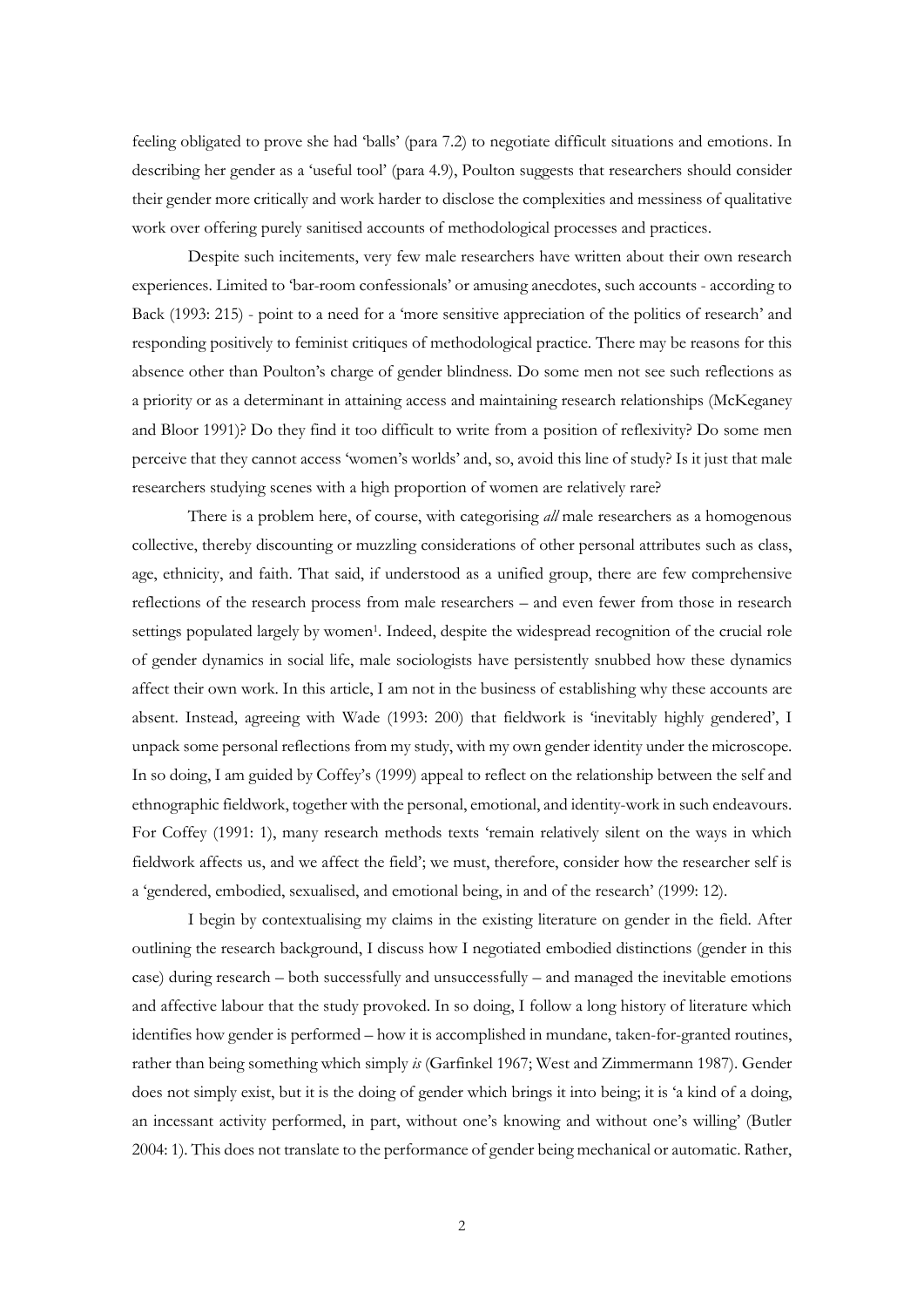it is a 'practice of improvisation' which is malleable and negotiated with others but which, in turn, is performed 'within a scene of constraint' and is effortlessly transmitted across time, causing essentialist conceptualisations of what gender is or is not (2004: 1). The article is also located in the broad claims of masculinity studies, particularly with respect to the notion of plural masculinities, namely, the many complex and dynamic forms of masculinity that are (re)negotiated on a daily basis (Connell 1995).

I conclude by suggesting that reflexive commentaries on doing gender in research should be seen as a key component of the ethnographic craft since it reveals information about ethics, access, relationships, and 'rapport', a clichéd and under-theorised expression that, here at least, I define as a quality of relationship encouraging a participant to speak and behave as freely and frankly as possible. This level of reflexivity should not be confused with self-disclosure. Whilst self-disclosure concerns confusions and rueful accounts constructed through acts of contrition, reflexivity involves analysing the researcher's own thinking and how this becomes the product of complex social, political, cultural, and moral relations (Desmond 2007).

#### **Gender and Qualitative Research**

Gender is present in all human action and products, including research projects. As a fluid category negotiated from moment to moment, performed differently in various situations, gender should be taken seriously in research (particularly concerning power), that is, as a concept and accomplishment. Gender is performed, regulated, contested, and transformed – and with real consequences in research. Critical reflections around gender and fieldwork emerged in the 1980s and 1990s (Bell *et al.* 1993; Golde 1986; Warren 1988; Whitehead and Conaway 1986), coinciding with growing feminist thought which urged researchers to move away from purely practical accounts of methodology – commonly grounded within taken-for-granted sexist ideologies and practices (e.g. a male gaze) – and towards challenging researchers to recognise the political and subjective nature of research. This feminist critique of androcentric social science, showing how ideologies of gender can structure relations in research, gathered pace and challenged implicit power disparities identified between male researchers and female participants. It took the postmodern proclamation of a 'crisis of representation', in turn, to identify the need for a scrutiny of objectivity and ethnographic authority (Bell 1993). This work captured how there is no neutral ground from which scholars investigate men or women; researchers, thus, cannot be entirely detached from gender during the research process (Delamont and Atkinson 2008).

Since this period, the role of gender in research encounters has received greater attention, particularly in edited collections (e.g. Delamont and Atkinson 2008; Ward 2016) and with respect to how female researchers, specifically, reflect on issues of stereotypical gender beliefs and establishing relationships, gaining/preserving access, and ensuring safety (Bell 1993; Belur 2010; Bucerius 2013; Brown 2001; Enguix 2014; Jewkes 2011; Holmgren 2011; Horn 1997; Lumsden 2009; Mazzei and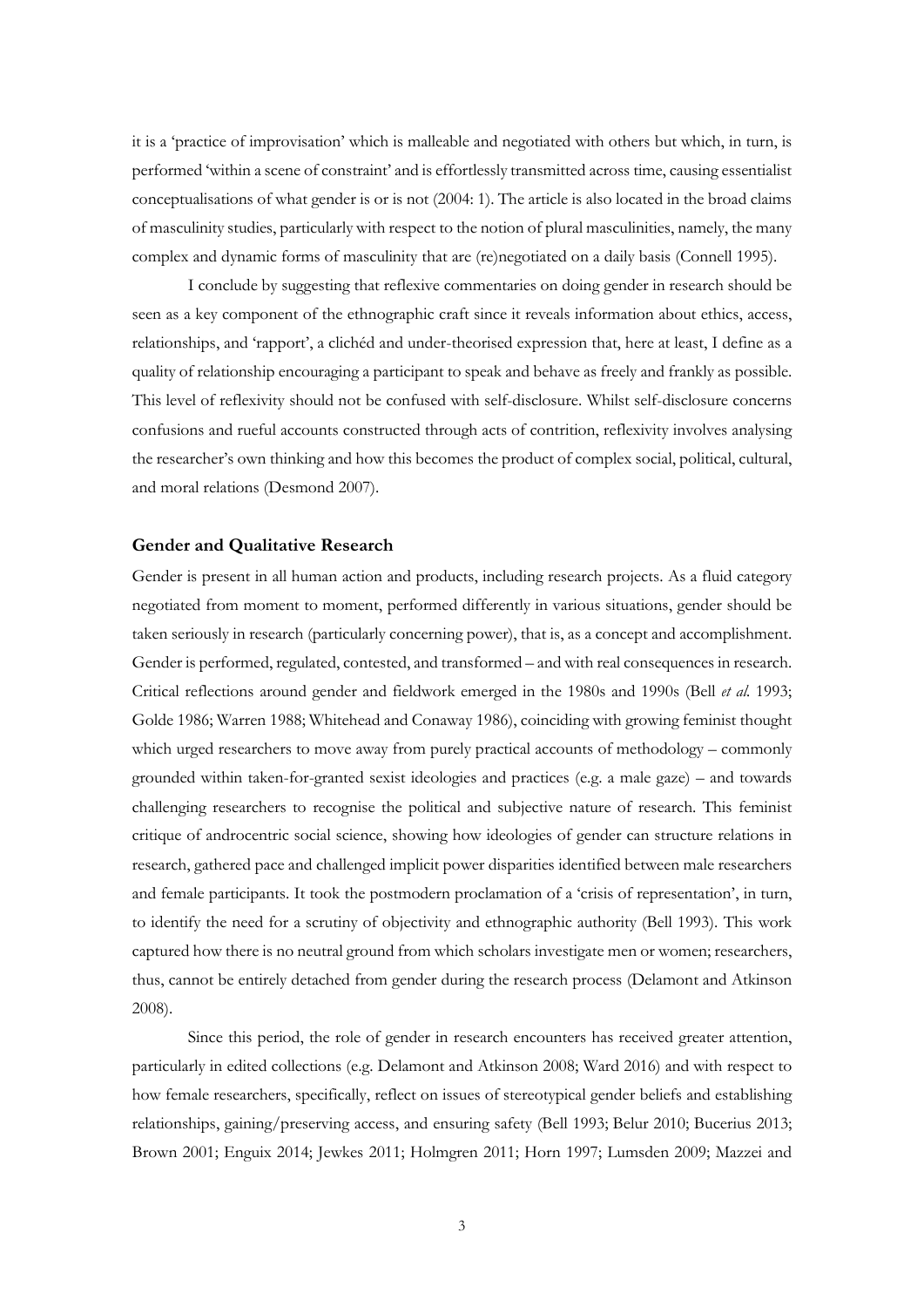O'Brien 2009; Oakley 2016; Poulton 2012; Sharp and Kremer 2006; Woodward 2008; Zubair *et al.* 2012). In a study of female midwives, for instance, Rayment (2011) reflects that being a woman helped her to integrate so thoroughly that it regularly became difficult to maintain an 'outsider' gaze with which to analyse the crucial role of gender in her study.

In a study of young black men in Philadelphia, Alice Goffman (2014) claims that whilst she occasionally experienced sexual advances from participants, others were highly protective of her. She adds that she regularly assumed the role as sidekick, chronicler, or adopted sister, yet did not always interpret her embodied difference as a young, White, and middle-class woman as an asset. At times, her identity became an 'encumbrance' and people were initially angry or threatened by her presence (race possibly played a stronger role than gender here), with Goffman handling this scene alteration by making a joke of her difference (2014: 231). She also acknowledged that gender came in and out of focus depending on what the situation but handled difficulties by becoming as small a presence as possible. Similarly, in their study of skinheads in Russia (a highly masculine culture), Pilkington et al. (2010) - a group of female researchers - had their femininity discussed excessively, particularly relating to issues of access (one participant claimed a male researcher would have 'got more') and personal information, including age and family/marital status. Yet in a similar study of Russian punk (another highly masculine subculture) by predominantly male researchers, their gendered attributes were not cited or asked to be accounted for (Gololobov *et al.* 2014). This can arguably be interpreted as one example of gender blindness (Poulton 2012), highlighting the need for male ethnographers to reflect more on how they 'do' gender in the field.

For now, I focus on the reflections of male researchers with respect to gender in the field. This topic has been occasionally explored with respect to *men studying men*, with the likes of Ugelvik (2014) reflecting on his ethnography of prison life, Thurnell-Read (2011, 2016) analysing his own age and gender in different studies around masculinity, and Mahoney (2007), Ryan (2006), and Walby (2010) discussing their research with men on same-sex relations. Two recent edited collections also explore similar topics: Pini and Pease (2013) on masculinity and men (with female contributors too) and Ward (2016) on gender identity and research relationships, with all four male contributors also narrating their experiences of research with male participants (Thurnell-Read; Parker; Morris; Stahl). Yet there are few accounts of male researchers discussing interactions with female participants, a few exceptions being Diamond's (1992) study in a nursing care home, McKeganey's observational project in a psychiatric therapeutic community (McKeganey and Bloor 1991), Ortiz's (2004, 2005) study of professional athletes' wives, Kolb's (2014) ethnography of workers in shelters for victims of domestic violence, Takeda's (2013) interviews with Japanese women, and Walsh's (2006) research on maternity services.

Prior to this, the focus of male researchers working with female participants concern feeling 'mesmerised' by women (Skipper and McCaghy 1972) and, particularly in anthropological accounts<sup>2</sup>,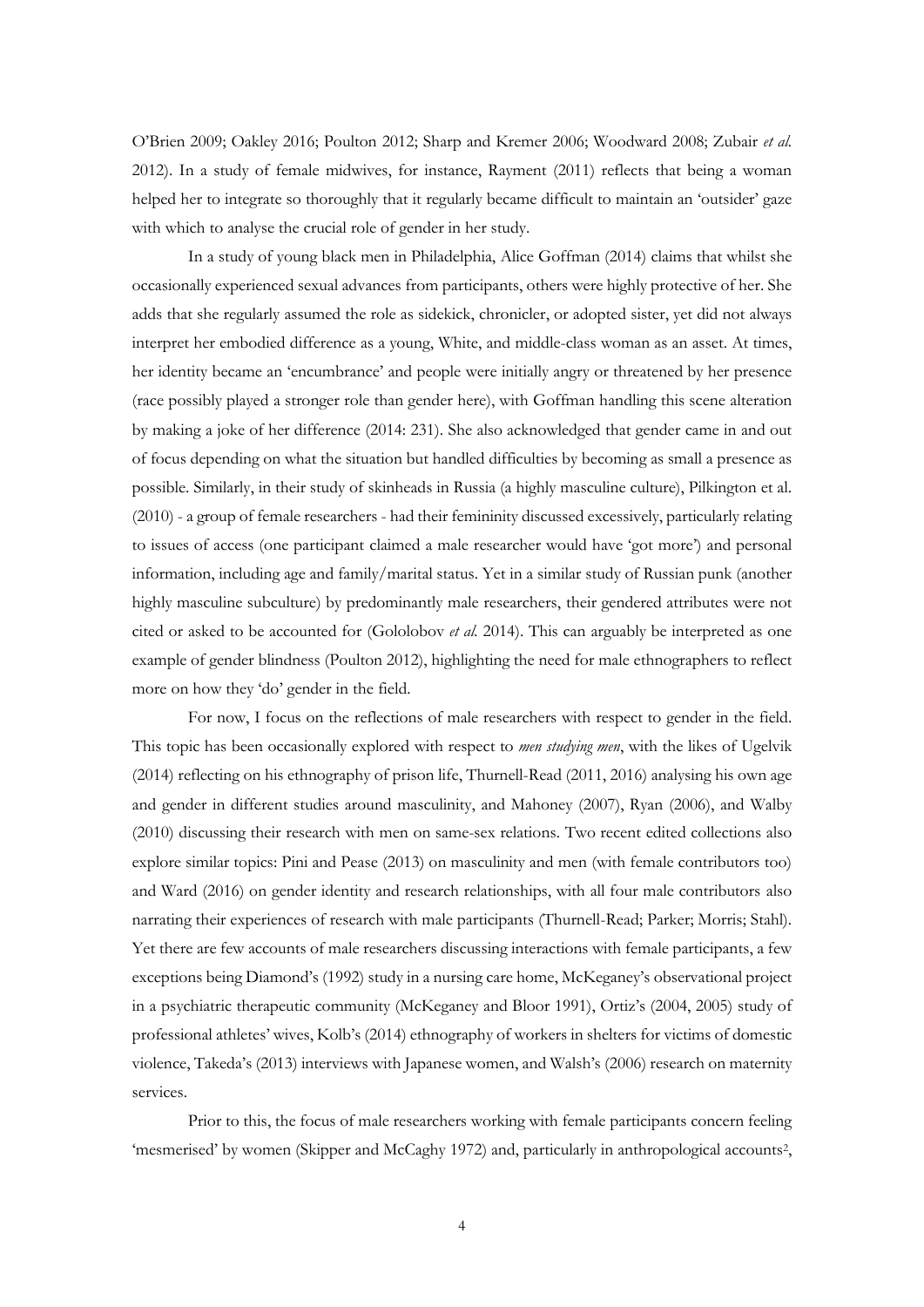sexual relationships with them (Abramson 1993; Turnball 1986; Wade 1993). Yet other scholars move away from sexualised accounts (as I do in this article too), including reporting on issues of access and problematic research relationships. Walsh (2006), for example, was told to identify in documents (e.g. consent forms) that he was a male midwife doing research since participants would expect him to be female. Similarly, Takeda (2013) describes how his position as a Japanese unmarried male generated unforeseen complications within the interview dialogue as well as general interactions with Japanese women. He outlines how gender sensitivities precluded discussions of intimacy in marriage, how his unmarried status hindered his ability to locate possible participants, and how this also raised concerns about his intentions – particularly from male partners of the women (2013: 294). In his research with adolescents in a south London adolescent community, Back (1993) suggested that when he spoke to some young women, he became open to accusations from the young men as making sexual advances towards the women. For Back, this put female participants in a vulnerable position. As such, he made a decision to meet up with these young women away from male peers with the intention of making them feel more comfortable and avoiding similar accusations in the future. The potential challenges of cross-gender studies are also explored by McKeganey (McKeganey and Bloor 1991) who describes how his gender dictated access to social spaces in a psychiatric therapeutic community. For instance, he was not allowed to observe female residents in dormitories – but he was allowed to observe men in such areas (both could be observed in [public] common areas, including the kitchen and lounge).

However, not all men have trouble researching settings in which a large number of women are present. In his ethnography of workers in shelters for victims of domestic violence, Kolb (2014: 142) says that 'being a man made [his] research easier'. Whilst women were initially suspicious of him and asked lots of questions, he passed a series of litmus tests and was handed a 'progressive medal badge', both as a researcher and a volunteer (2014: 146). Indeed, he describes how men (him included) regularly received more praise and esteem, compared to female colleagues, since they were viewed as working in a foreign territory and as exhibiting attributes – such as care and compassion – that were seen as unnatural for them, but as natural and expected for women.

This small but significant body of literature, taken together, stresses how the identity-work of the male researcher is a vital component of the research process. In what follows, I describe how I interpreted and translated my gender in various micro-practices throughout my own research in the gendered site of prenatal clinics.

#### **An Ethnographic Background**

My study took place in two prenatal clinics – an NHS hospital and a privately-funded institution – from November 2011 to November 2012. In order to secure access to the NHS hospital, I had to apply for NHS ethical approval (access to the privately-funded institution was secured by applying to (details removed)). This involved spending six months meeting healthcare professionals and related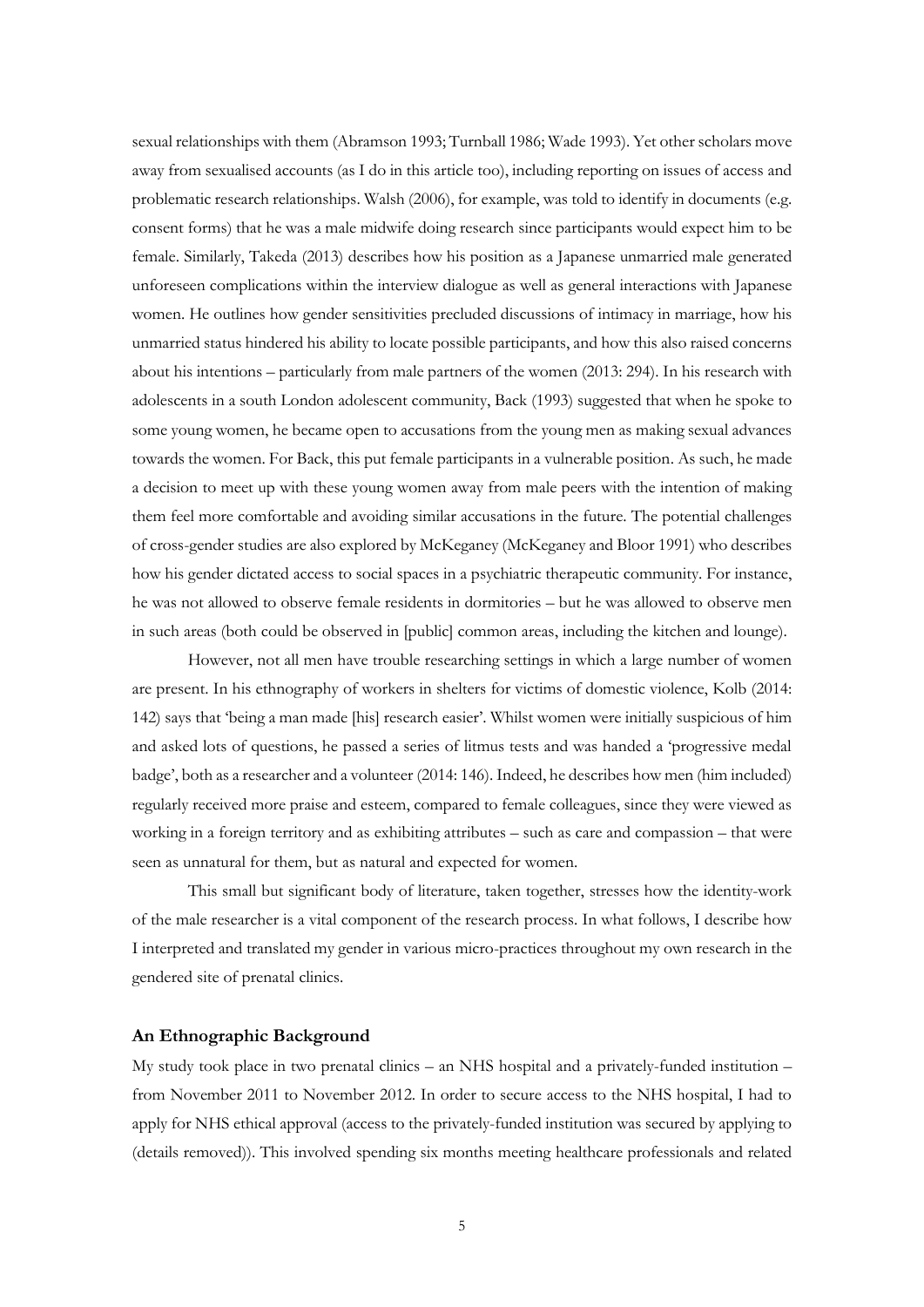others to seek support and solicit guidance on the study, which became vital to fleshing out the finer details of my ethical approval application. The formal support of two gatekeepers – one manager and one consultant – certainly lessened the prospect of the ethics application being rejected. Interestingly, my gender did not explicitly emerge as a concern prior to or during the application process. Fieldwork began almost immediately after receiving formal permission. For further details on the study and the methodology, see (details removed).

My study was primarily focused on Down's syndrome screening and the everyday practices and interactions of professionals involved in this process. I completed sixteen interviews with health professionals and over two-hundred hours of observations of patient-professional consultations, offices, meetings, seminars, and many other sites/encounters. The vast majority of professionals (mostly midwives and sonographers) in both clinics were women, White, British, and between 35 and 60 years old. It is my interactions with the female staff members that I focus on for this article. Before this, it is worth offering a biographical note for some context. I am a White male who, at the beginning of fieldwork, was twenty-three years old. I am of average height for a UK male with short hair, a slim build, and a reasonably neutral British accent. I self-identify as middle-class, as educated, and as only embodying a few traits of what is typically associated with 'hegemonic masculinity' (Connell 1995). As for my demeanour which is, of course, negotiable at different moments, I am a researcher who self-identifies as relatively confident, open, and cheerful. This should act as a starting point for readers to understand who/what participants encountered on me entering the field, and how – and in what ways – gender was negotiated thereafter. It is worth noting here that I believe my gender performance and emotional work did not alter depending on the specific method (i.e. observations or interviews). Rather, the claims below, in my view, apply to most moments within the research process.

#### **Doing Gender in the Prenatal Clinic**

I was worried prior to fieldwork that my gender role may present a major problem to gaining access and collecting data. In researching prenatal clinics, a highly gendered space in which pregnant women and female staff members dwell, I felt my gender could possibly be a 'liability' (Ortiz 2004: 266). Such worries were mostly unfounded; my ethnography was carried out without major concern, at least with respect to access, relationship-building, and collecting data. Although a small number of professionals had initial concerns, typically said jokingly, that I was evaluating their work (what one midwife called 'spying on us'), I found them to be unobtrusive and engaging on a professional and personal level; they were sincere, direct, and eager to participate in the study, granting relatively unbridled access to their working worlds.

I believe one reason for this, among others, was my gendered identity work. Rather than my gender being viewed as a possible obstruction, it could sometimes become an advantage. In my initial stages of fieldwork, for instance, my presence as a male in the prenatal clinics was viewed, by some,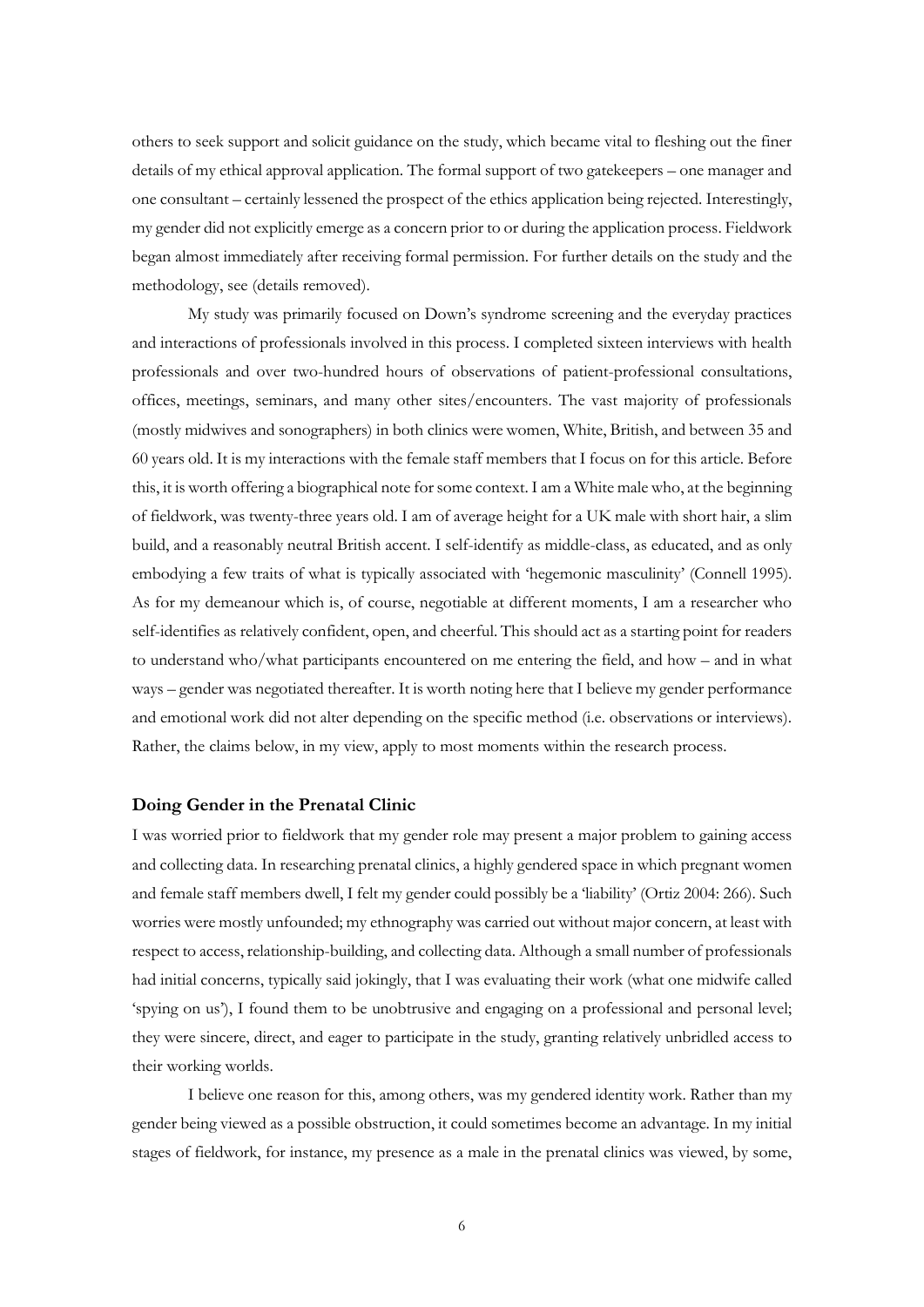as a welcome novelty. I was routinely asked if I was a medical student and my standard response – of being a sociology PhD student – led to assertions that my appearance, as a male researcher, was a rare but welcome presence. One has to be careful, however, of taking such claims at face value. It may well be that the professionals were uncomfortable with my presence but expressing this would appear rude or inappropriate. My understanding is that this was not the case and I was not viewed, in turn, as out of place. That said, it is possible that my own male gaze blinded me to their anxieties, irrespective of whether these anxieties related to my gender or not (more on this later).

As fieldwork progressed, and patterns and personal relations solidified, my gender became a topic of discussion on several occasions. At times, this concerned why  $I - a s$  a male researcher – was interested in prenatal medicine and, specifically, screening for Down's syndrome. Such requests were never interpreted by me as challenges or specific opportunities to justify my presence or agenda. Only once did I feel this when, at an academic conference, I was asked by a colleague 'why are you doing research in a woman's world?' 3 . This exchange, in what I felt was a challenge to justify my pursuits, led me to further consider the importance of my gender in the field (though this was clear to me prior to fieldwork) and, arguably, was the catalyst for writing this article. Although I was asked similar questions by professionals, they appeared to solely be expressing a genuine interest in my personal background and research more generally.

My performance of gender during fieldwork mostly involved evading a sense of hegemonic masculinity and managing an alternative, more 'muted' masculinity (Ortiz 2005). This contrasts with other research which shows how male researchers, when working with male participants, interpret embodying a sense of 'maleness' as a research imperative to help build relationships and to be seen as belonging in that setting (Parker 2016; Stahl 2016; Ugelvik), though some convey their discomfort at being privy to misogynist and related discriminatory discourse, thereby raising issues of masculine collusion. In my study, muting my masculinity, as an important frontstage process (Goffman 1959), involved avoiding qualities associated with being overly 'masculine' – including aggression, arrogance, and conversational dominance (Ortiz 2005) – which professionals clearly despised both inside the clinic (e.g. some male doctor colleagues) and outside the clinic. In both observations and interviews, I engaged in face-work and emotion management to appear sympathetic, collegial, and attentive to professionals. To some extent, elements of my performance were part of an 'authentic' self; my speech/accent is reasonably soft, I did not usually dress in an overly formal manner during fieldwork (I typically wore a jumper with chinos, albeit with an ID badge to verify my presence), and my conduct (e.g. mannerisms, demeanour, face work) in the field did not depart significantly from that outside of it. It seems, then, that my rather straightforward access and data collection processes are likely not totally attributable to my efforts of muting masculinity (Ortiz 2005).

Part of this masculinity work is not limited to self-presentation but also involves emotion work. I recognise my own affective labour, rather than being seen as a threat (losing objectivity), as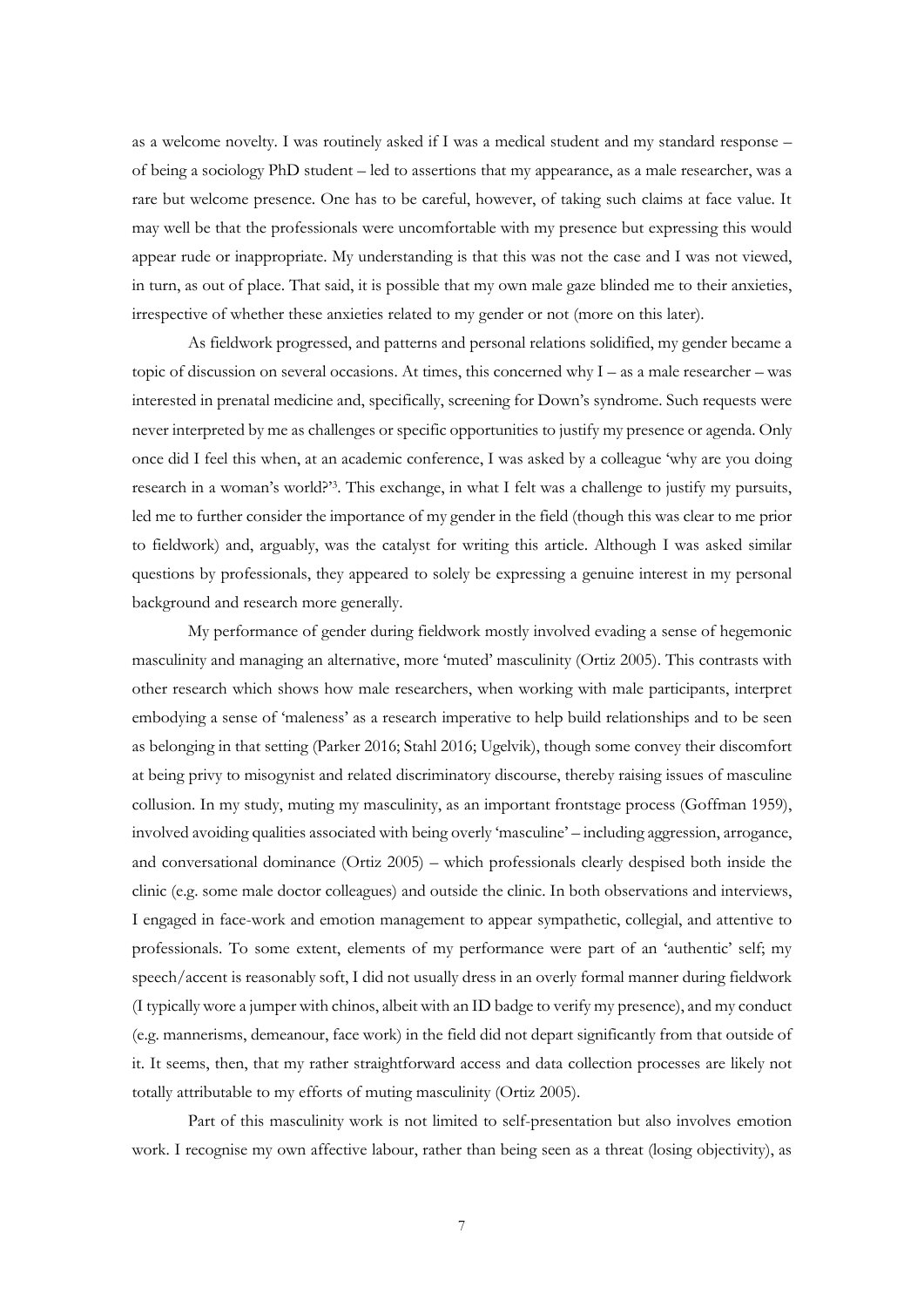it frequently has, as a key component of the ethnographic craft, especially as ethnography confronts a researcher with a setting and its occupants for an extended period of time. On some occasions, together with feeling exhausted and 'reluctant' (Scott *et al.* 2012: 715) to revisit research sites, I was concurrently prone to feelings of doubt and self-consciousness, incompetence, imposterdom, being out of place, situational shyness (Scott *et al.* 2012), stress, boredom, confusion, and frustration. At times, I really enjoyed fieldwork. At others, I dreaded it. This worry did not relate to participants but a range of feelings and emotions, such as fatigue and anxiety around beginning my study, collecting data, upholding relationships inside and outside of the study, leaving the field, releasing findings, and credibility more generally – of me and my academic pursuits.

Moreover, I occasionally found fieldwork to be emotionally draining, specifically in situations in which expectant parents were told there was a 'problem' with their pregnancy (e.g. a diagnosis of foetal abnormality). In such moments, I became overwhelmed and troubled by the enormity of some decisions of both parents and professionals. Whilst my own experiences cannot be compared to the expectant parents receiving devastating news or professionals conveying this, I occasionally felt I had stumbled into intensely personal moments, exiting the scene on such occasions after interpreting my presence as inappropriate. The project presented several difficult, intense, and emotional moments which provoked various forms of affective labour. Fieldwork was, and is, a personal and emotional investment traced through feelings and bodies. Indeed, fieldwork encounters involve an intersection of sensory, embodied, and emotive aspects which help to generate knowledge (Thurnell-Read 2011). Since we grapple with the feelings and experiences of ourselves and of participants, there is a need to attend to the subjectivities of research, as valued and unavoidable elements commonly hidden or overlooked. As Hammersley and Atkinson (2007: 151) claim: 'feelings of personal conflict, anxiety, surprise, shock, or revulsion are of analytical significance' and various forms of embodiment in the field shape, enable, and restrict our sociological engagements and knowledge production. The place of emotions in research merit attention since they are embodied and involve judgements (Bondi 2005; Coffey 1999). But we must also be careful to acknowledge the dangers of such investments (such as exhaustion and managing one's own emotions) and to not veer into individualistic and narcissistic descriptions of our studies (Doucet and Mauthner 2012).

However, we have still heard too little on the embodied experiences of fieldwork from male researchers. For the most part, I hid or, at least, attempted to rectify such concerns and emotions once in the field. I worried that exposing some feelings, such as frustration and weariness, may have led to me being viewed by participants as incompetent, rude, uninterested, or – at worst – ungrateful for their kind invitation to observe their worlds. Here, I deployed 'emotional labour' (Hochschild 1983), referring to how we monitor our impression management in public. Hochschild (1983: 188) refers to this emotion management as 'surface acting', as being *part of the show*. Like Hochschild's (1983: 7) flight attendants, I sometimes concealed my 'true' feelings via smiles and explicit signals of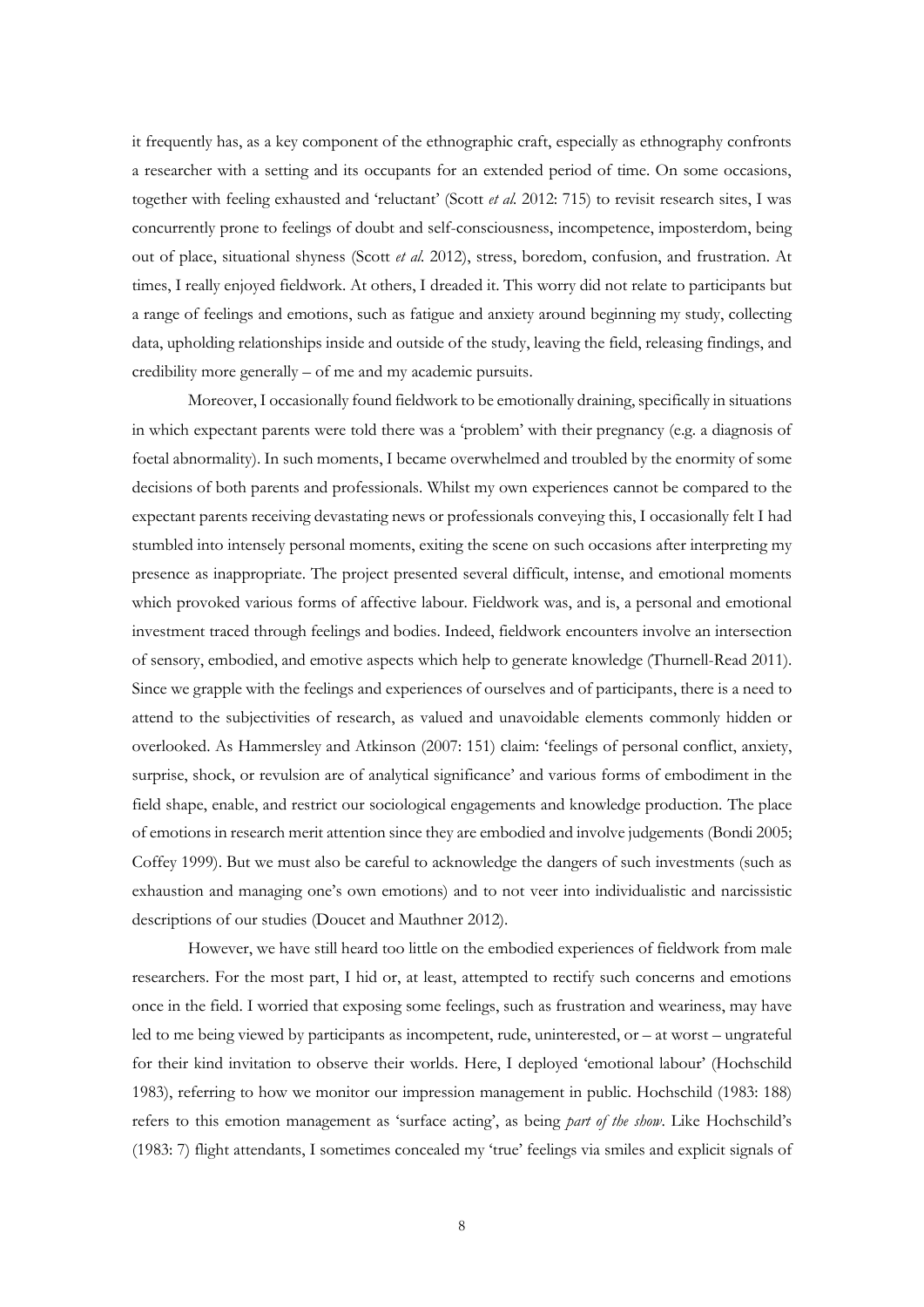enthusiasm, with these sometimes being *on* me, not *of* me. Such emotions were mostly fleeting and resolved in a short space of time, yet their emergence was important for my own identity-work.

Yet with respect to my own gender work, I tried not conceal emotions *too much*. Disguising my 'true' emotions in their entirety, and over a protracted period, would likely have been interpreted as strange and suspicious. As part of my alternative (i.e. muted) masculinity, thus, I openly conveyed some of my more 'adverse' emotions. One example involved an observation of a feticide (the act of causing foetal death before termination). This consultation disturbed many people for several days after the procedure, including myself. Conveying my own genuine upset and dejection pertaining to such moments to the professionals was, I believe, intimately bound up with my own gendered identity work and muted masculinity. It is possible that in expressing 'real' emotions, rather than concealing them in an attempt to enact competence as a more detached researcher, played a role in talking with professionals and, in turn, collecting data in their workplace. Equally, I was able to empathise with, and understand, professionals' personal dismays and aggravations. I witnessed the difficulties of their labour first-hand and whilst I was not able to provide a concrete solution, being a person who was a supportive, concerned, and attentive listener (Ortiz 2005) seemed to help establish trust, rapport, and meaningful relationships.

## **Confronting the Male Self**

My gender work was, I believe, mostly invisible. But there were occasions in which my gender was thrust into the limelight in more explicit, but largely unproblematic, ways. Here, my identity was both self-performed and ascribed but, on the whole, my male identity was figured *from the outside*. Although I was often involved in the process of crafting a male identity, I was not always in control of it (Back 1993). More specifically, there was mostly two ways that I was talked about by several professionals in the setting. Firstly, I was described as a family member. My gender and age led to me being ascribed, and later assuming, the role of what one professional called an 'adoptive son'. In one clinic, midwives referred to colleagues as a large family. Long working hours, tough conditions, close physical and emotional proximity, and cohesive experiences meant many professionals grew close to one another. In this site, I was also identified as a 'part of the family'.

In her cross-gender research of male boxers, Woodward (2008) assumed a 'maternal' role, with her nonthreatening status reducing tensions around sexualities and arguably eliciting responses on boxers' fears rather than them reiterating a sense of machismo perhaps more likely with a male researcher. Similarly, in Simpson's (2004: 357) study of men based in 'female dominated occupations' (librarians, nurses, primary school teachers, and airline stewards), the older female colleagues of young men took on a protective 'mother' role, with such men 'looked after' compared to other women in this setting. This correlates with other work on men based in occupations traditionally undertaken by women. For example, Wingfield (2009: 5) argues many men working in such professions experience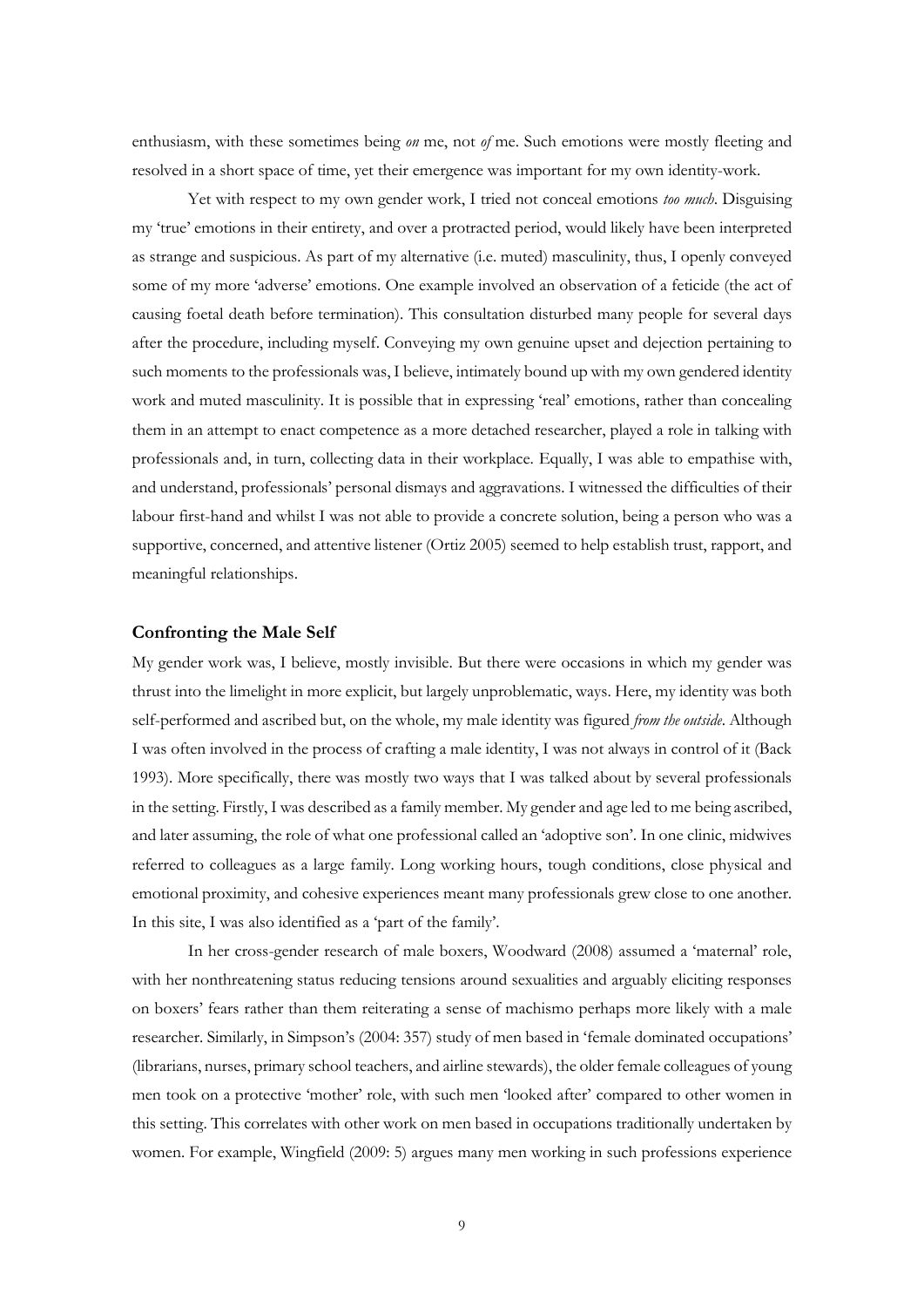a 'glass escalator' effect, in which subtle interactions, norms, and expectations push men upward and outward into higher-status, higher-paying, and more 'masculine' positions over female colleagues (but this does not happen for certain men in culturally feminised fields, such as Black male nurses).

Whilst the likes of Wingfield (2009) and Simpson (2004) describe how men in occupations populated mostly by women (even if warmly welcomed) produces a hierarchy between both parties (namely because men are often assumed as more skilled, as holding more authority, and as associated with a more careerist attitude to work), my experience was comparatively unproblematic. In addition, although Lupton (2000) and Simpson (2004) describe how males face a range of challenges to their sense of 'masculinity' when entering such occupations, I did not feel this pressure to adopt strategies to re-establish, or reconcile, a preconceived notion of masculine identity<sup>4</sup>.

Instead, in my study, I was interpreted as a 'family member' which helped uphold meaningful research relationships. This manifested itself in general interactions but also, more regularly, during conversations with staff members about my current marital status and future employment plans. At the beginning of fieldwork, for instance, I discussed my PhD with a midwife who jokingly warned me I should 'keep away from girls - they're a distraction!' Such interactions were located in configuring me as a 'family member' susceptible to (parental) advice and forms of protection. This was a role, then, both ascribed (by others) and performed (by the self in conjunction with others).

Second, I was sometimes configured in more jovial terms. For instance, I was occasionally described by some professionals as a 'toy-boy' (UK slang for a young man being kept as a lover by an older person, usually a woman) based solely on my status as a young male. This label resulted in teasing comments or crude jokes being made at my expense, with conversations appearing to be good-humoured and designed to embarrass me. Comedy played a key role in the prenatal clinic, such as the use of dark humour to, as one professional explained, 'cope with things' in a complicated and emotionally-taxing environment. In interacting with me, professionals' humour could occasionally be sexualised and innuendo-laden. To me, its function was nothing more than playful talk and an attempt to build relationships and trust (Parker 2016; Stahl 2016).

Thurnell-Read (2011) similarly discusses how participating in the cultures and conducts of participants (drinking alcohol and bantering as part of pre-marital stag tour groups, in his case) was an important facilitator for group membership, both for participants and himself. In my study, I acknowledged and engaging with such (sexualised) joking. Doing so also occasionally involved demuting and reconstructing my masculine identity to align with this more sexualised framing, albeit in a jovial and frivolous way. This differs from Beusch (2007) who, in a study of male users of a Nazi fetish website, carried out interviews which became sexualised by participants, but in a more 'serious' and explicit way<sup>5</sup> . Indeed, I interpreted the professionals' ascriptions of my sexual positionality as an exercise in playfulness rather than anything more authentic or sordid. In his study of a nursing home, the discomfiture felt by Diamond (1992) when helping female residents out of the shower was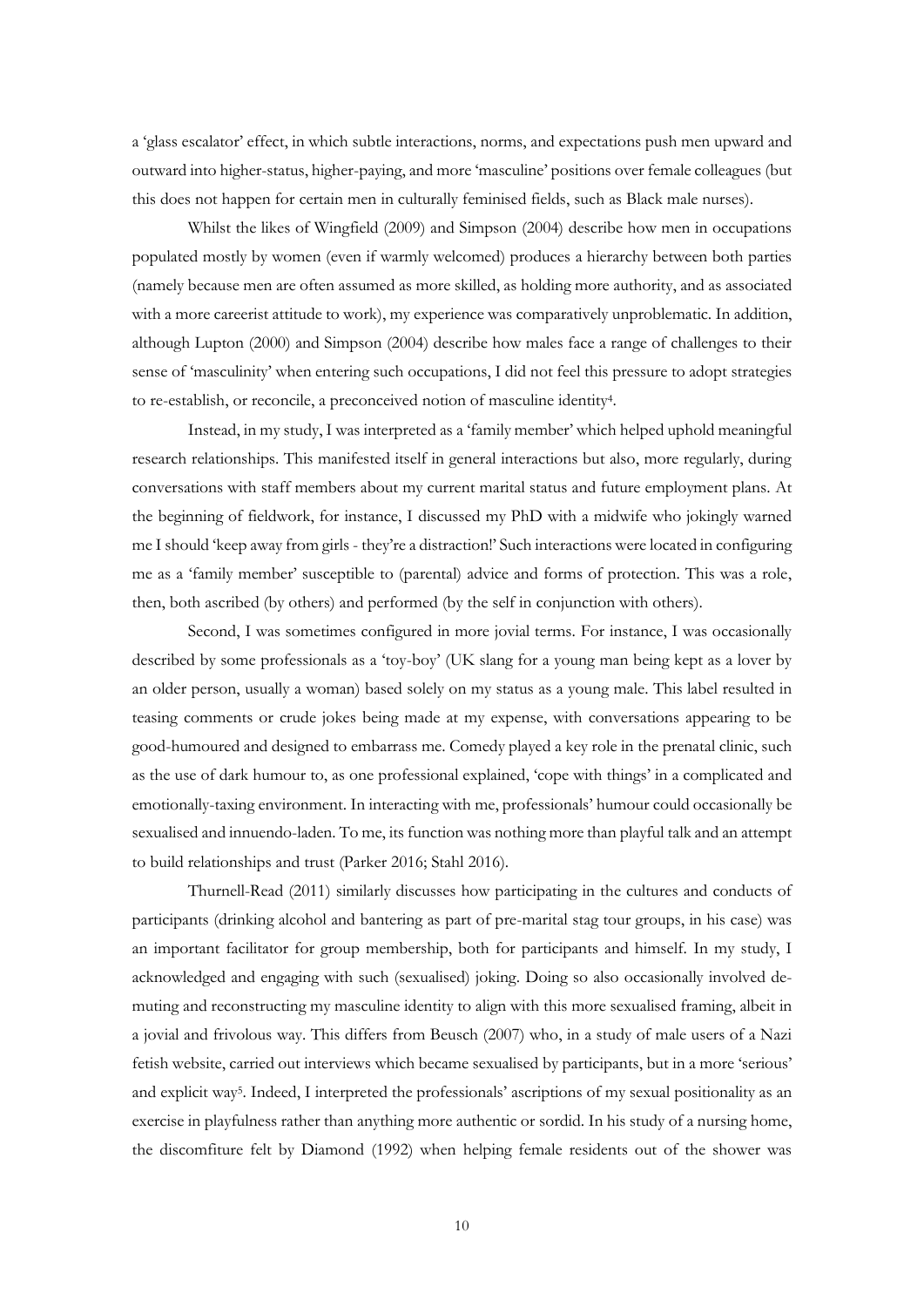mitigated by residents telling jokes and making sexual remarks and innuendo, interpreted by Diamond as an effort to reduce embarrassment through humour. Similarly, in my study, by being positioned as a young heterosexual male and a target of gentle ridicule, I sustained productive research relationships and unwittingly seemed to obey Goffman's (1989: 128) advice to be 'willing to be a horse's ass'.

Another moment in which my male status was brought to the fore, and again in a relatively trouble-free manner, was when professionals talked about male partners or prospective partners. In one exchange, a professional had received a sexually-explicit message from an unidentified male via a dating 'app' on her cellular phone. After reading this message aloud to colleagues, which was greeted with a great deal of laughter, the professional asked me 'why do men send messages like that?' Here, and in similar situations, I was seen as embodying the role of 'male expert' (Ortiz 2005: 265). Ascribed an authoritative position to provide insight on the hypothetical highly-masculine Other (this is what I believe the professional meant when referring to 'men' who send sexually-explicit messages), I was seen as someone who could embody *this* form of masculine identity (albeit perhaps temporarily) and who had the essential grammar to clarify and shed light on behaviours. As such, my own gender work involved, in such moments, explaining traits of the masculine Other to account for certain conduct, but I did try to distance myself from this position through my own gendered performance. Although this framing could be tricky since it put me on the spot, such instances were mostly beneficial in that they fuelled conversations and helped uphold research relationships with women in the clinic.

# **Performing 'Male': Age, Gatekeepers, and Other Factors**

At this point, and as identified to varying degrees throughout the article, I recognise that being male was not the only quality to impact upon securing access and developing constructive relationships. It is misleading to talk about gender in a vacuum, namely, as something not intersecting with other traits including age, ethnicity, sexuality, faith, and personal and professional relationships. Gender is not a thing in itself; it is articulated with other aspects of a researcher's self. Indeed, this study was helped owing to other attributes and developments. First, the research was championed by two respected and leading figures of authority in the prenatal clinics. As architects of trust and linchpins of cohorts, they influenced how others perceived the study and enhanced the credibility of both the study and of me, especially since I was an 'outside' researcher. In my study, my gatekeepers rarely had to vouch for my presence yet my affiliated status was enough to limit questions regarding my presence and give me the authority to be there. I felt, at times, that their support was fuelled not so much by their perception of the study but, rather, by their perception of me. For example, my presence would be justified with reference to my personal attributes (e.g. perception of friendliness and enthusiasm, 'fit', etc.) as opposed to the project itself (perception of validity, credibility, etc.). In the clinics, my success as a researcher was dependent on – among other things – my ability to present a personal (i.e. a more 'attached' role), and not always 'professional' (i.e. a more 'detached' role), self.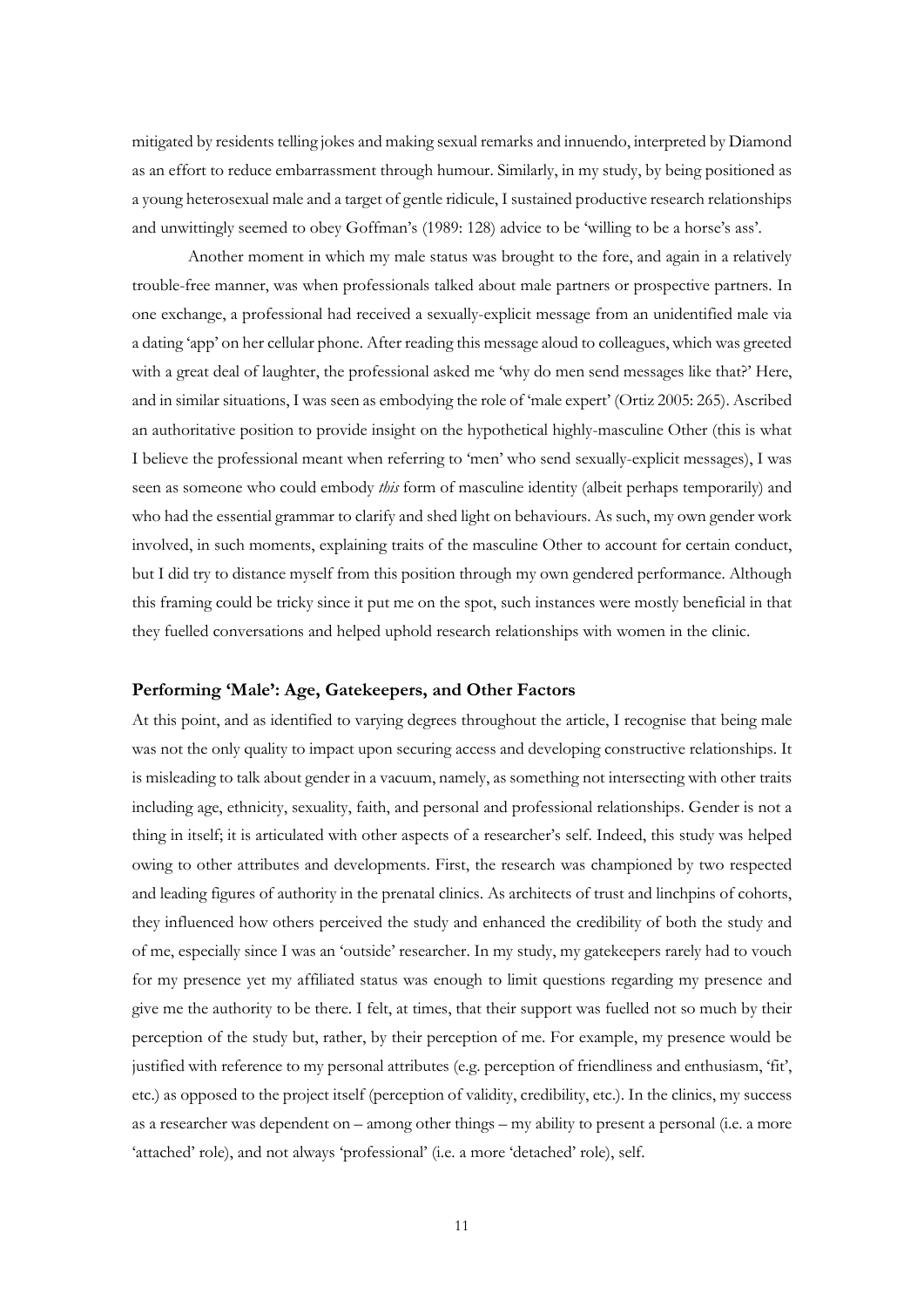Second, using 'props' (Goffman 1959: 32) – such as an ID card and smart clothes (but not *too* smart) – legitimised my presence. Third, I made active efforts to keep out of the way, fill downtime with conversation and engage in chitchat, ask professionals about their lives outside the hospital, and be helpful (e.g. fetching drinks, switching off the lights prior to ultrasound scans, disposing of waste). Such efforts helped maintain relationships and gain trust. Being able to offer something, however small and mundane, is valuable currency when seeking observational rights.

Fourth, my status as a relatively young student was valuable. Gurney (1985) suggests that in her study, her gender, youthful appearance, and student status created an impression of naivety and of being non-threatening, thus easing her participants' initial anxieties concerning the presence of an observer. Likewise, in his study of ale drinkers and beer connoisseurs, Thurnell-Read (2016) claims that the large age gap between him (as a young male researcher) and his older participants meant his relative youth appeared to lend a leitmotif of paternalism to the relationships he established. In my research, being viewed as a young student arguably afforded me a leniency and juvenile status which legitimised my presence – or it could be that I was vulnerable to problems of mistaken identity as a medical student, which may have led to carrying out the research fairly uninhibitedly. Interestingly, several professionals advised referring to me to patients as a 'student', rather than a 'researcher', as it was felt that the latter was, in the words of one professional, 'too formal' and 'sounding too much like you're scrutinising the actions of [professionals and expectant parents]'. This may have also facilitated access by reinforcing this rookie status.

Finally, my role as an 'outsider' (I use this term very loosely) helped the research process. As a confidant, I had few alliances and was often a sounding board where professionals aired grievances and discontents possibly withheld from both colleagues and intimate others. This could have altered the field, in that providing a forum to vent may have prevented frustrations from emerging elsewhere. Nonetheless, being an outlet for listening to their gripes and grumbles was a valuable strategy for developing relationships with professionals and, subsequently, maintaining access for collecting data.

In this study, my gender identity was performed in conjunction with many other elements, particularly age and social relationships (e.g. gatekeepers). It is clear that this identity-work – everchanging and regulating the extent to which we become active participants in the social worlds we observe – held value for data collection and developing social relationships. However, being a male researcher also presented various challenges. I reflect on such difficulties below.

#### **'Bless Him': The Challenges as a Male Researcher in Prenatal Clinics**

The difficulties of doing ethnographic research in various settings have been well-documented. Such endeavours involve flexibility, patience, and investment of time and energy; the researcher must be prepared to 'cut [themselves] to the bone' (Goffman 1989: 127). Alongside such practical difficulties are limitations relating to being a male researcher in a site largely populated by women. In my study,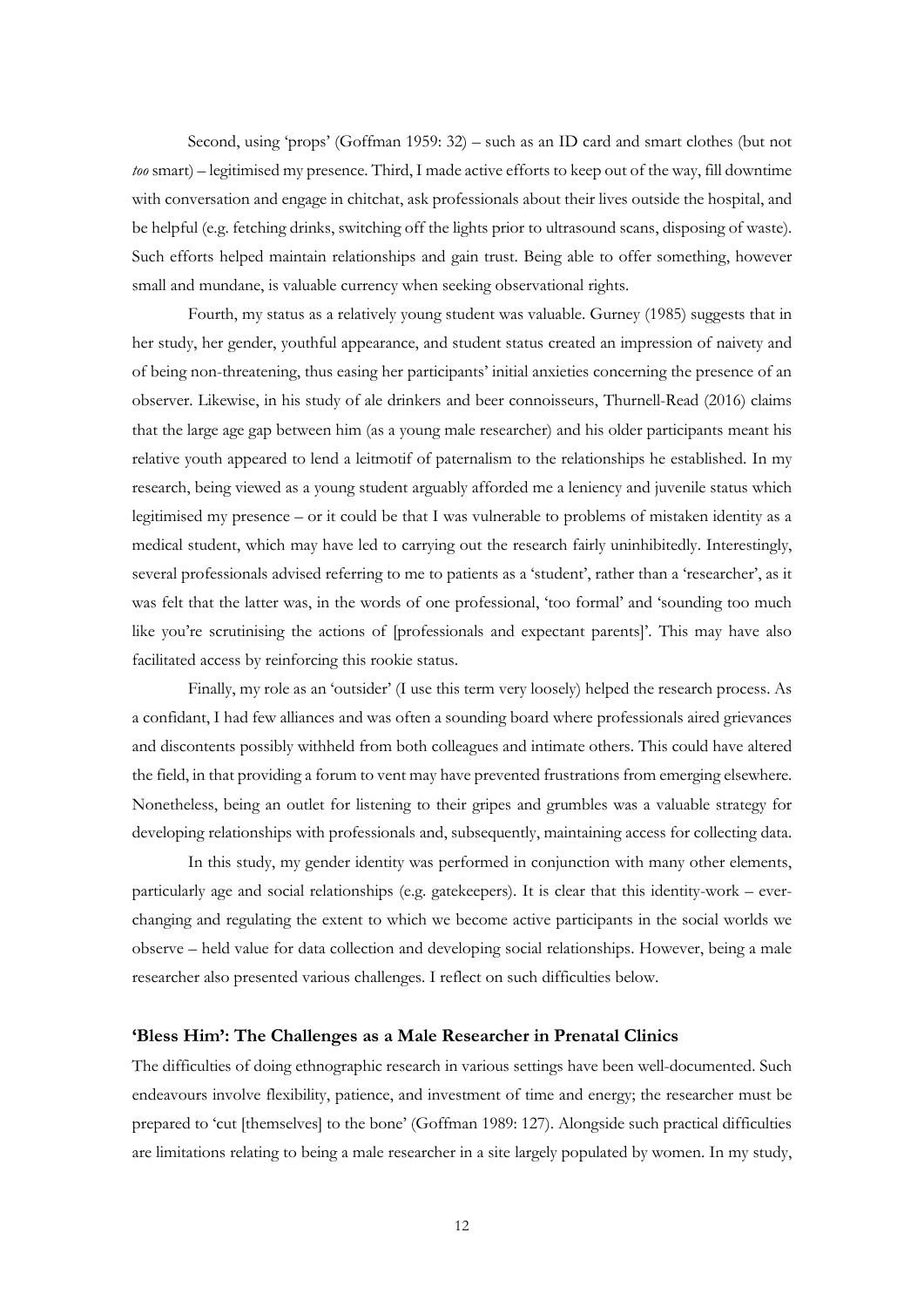being male posed two recognisable problems. First, certain medical procedures presented an obstacle. Doing a trans-vaginal ultrasound scan, to examine a woman's reproductive organs (uterus, ovaries, cervix), was one instance where observations were problematic. My appearance as a (non-clinical) male meant my presence was perceived as inappropriate. There were occasions, for instance, in which I was present in an ultrasound scan but when it was announced that the transducer (usually applied via the stomach) would be applied trans-vaginally owing to poor image quality, I was asked to leave the room. There was an expectation, and one that I completely accepted and respected, that I would not be present for such 'invasive' procedures. Because the male gaze is, arguably, commonly seen as a potentially perverted one, my male presence was disrupting a private interaction between a female patient and professional. Interestingly, when I observed consultations that did not require a medical incursion of the female bodily interior, this was sometimes prefaced by professionals saying it was 'non-invasive', as if to verify my presence as proper. This may explain why collecting data was largely straightforward. Most of the study involved observing consultations defined by professionals as noninvasive and 'routine', meaning I was unlikely to be interpreted as being out of place in such situations.

 My male identity was also potentially problematic in that participants *may* have changed their conduct owing to my gender, thereby possibly threatening the data collection process. In two separate studies with young men at University, Sallee and Harris (2011) suggest that their responses changed depending on whether they were interviewed by a male or female researcher, thereby showing how cross-gender interactions can alter the research process. The following fieldnotes detail the aftermath of an ultrasound in which a pregnant woman was accompanied by two female friends:

After the scan, [sonographer] and I leave the room. [Nurse] asks how it went. [Sonographer] laughs, saying the three women's behaviour '*changed*' when I initially entered the room. I asked how: [Sonographer]: He didn't even notice, bless him. They all changed the way they were behaving and how they were. They made themselves more proper and ladylike by changing their posture and stuff. It was funny!

In his ethnography of male firefighters, Desmond (2007) felt that some of his participants may have sometimes altered their behaviour; his dislike for homophobic and sexist comments meant a number of crew members did not always relax in front of him and perhaps changed gestures accordingly. We know that researchers change the *natural* order of things merely by their presence. In my study, being male may have impacted on such an order. It could be that if people were wary of my presence (as a male researcher or otherwise) and desisted from behaving *naturally*, I might wonder how much was staged for my benefit. Earlier in the article, I said that my male gaze may have blinded me to certain issues. Whether concerning access or relations, or my perception that gender did not always hinder research, my own subjectivities and understandings of situations may have resulted in aspects of such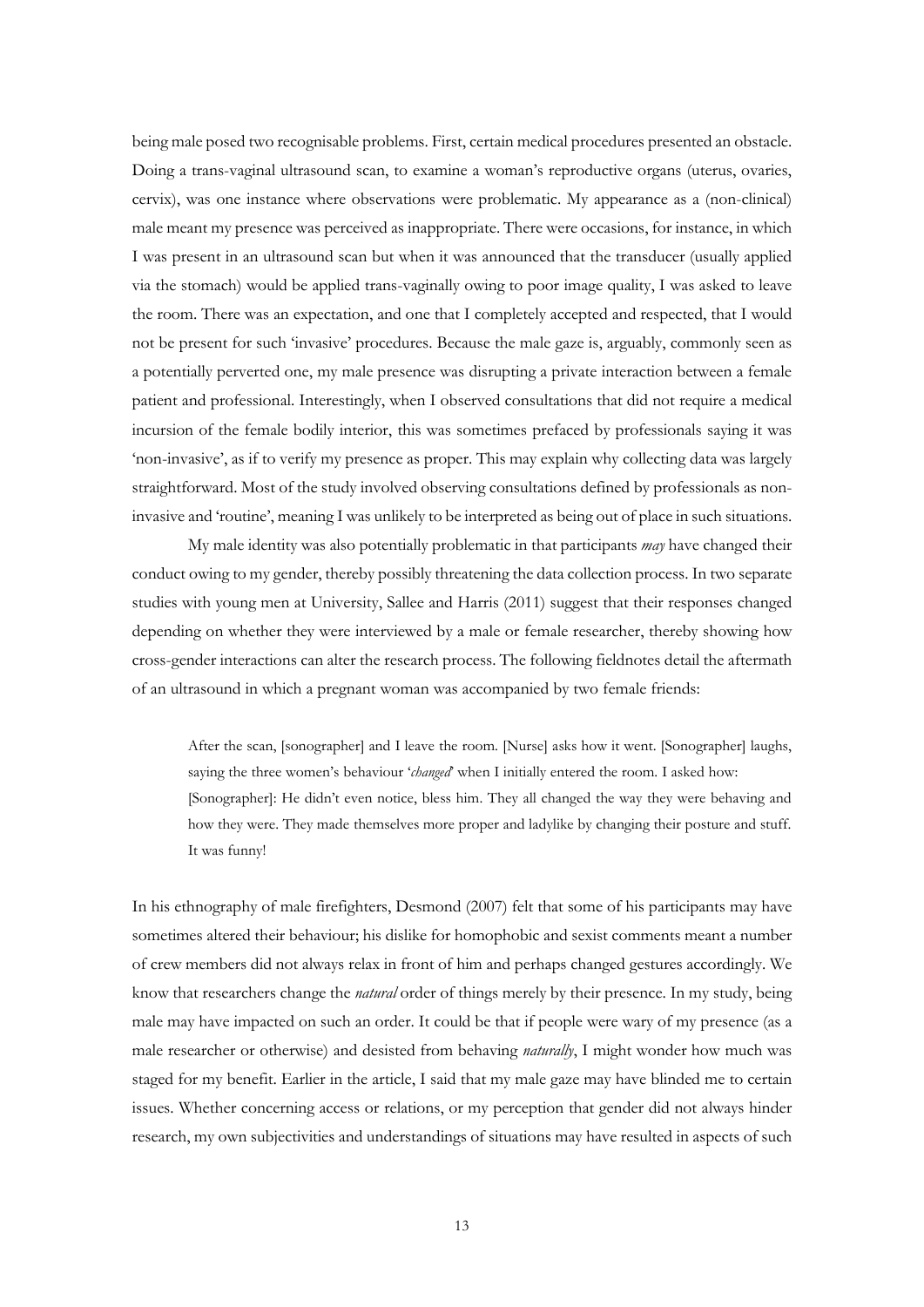interactions being invisible and inaccessible to me. In the case of changing conduct, this is likely to occur in any ethnographic endeavour and it did not appear, for me, that participants were 'inauthentic' in any capacity. Yet this 'humbling' (Goffman 2014: 229) interaction caused much self-doubt and I will never know just how frequently my male presence disrupted the performances of those involved in the scene.

# **Discussion**

Here, I have shown that as a fieldworker, my gender identity 'formed an essential component in the negotiations that took place between myself and the people I was working with' (Back 1993: 229). By positioning, practicing, and performing a gendered self, I engaged in self-modification, mostly with respect to doing a more 'muted' masculinity (Ortiz 2005) as a tactic in strategic interaction (Goffman 1959). I also described how my gender was articulated with other aspects of my researcher self. There are many elements at play – age, status, sexual orientation, faith – when conveying a gender identity; male researchers, as an assorted (i.e. not a homogenous) group, will bring different characteristics to their activities. That said, whilst otherness can be present or absent at different moments (Desmond 2007), my gender meant that my otherness was always on display since I occupied a setting that was populated mostly by women. Still, my differentiated body and performance did not necessarily hinder the study, but, in fact, played a role in ensuring access, developing relationships, and collecting data. However, it is best to be modest about this as one rarely knows how participants truly see a researcher or how they would have acted otherwise. In addition, I resist overstating the importance of difference as I shared certain attributes with participants such as ethnicity, nationality and background, religion, interests and outlooks. Mutual commonality helped shape and uphold meaningful relations too.

 There is an argument to be made that I may have missed certain interactions and situations in my fieldwork on account of the male gaze and my own gendered assumptions. However, this is the same for most researchers/ethnographers. As a heterogeneous group, researchers will inevitably possess attributes, perform identity markers, and carry a set of expectations that are likely, to some degree, to blind them to certain moments. This is not a limitation, per se, but stresses the importance of being reflexive about the art of fieldwork. My interpretation of situations in the clinic is likely to be seen through a gendered lens, but what I put forward here, in my reflexive thinking, is that whilst the hypothetical female researcher (who also performs many other parts of her sense of self) may gather different data and experience a different level of access to me, my study suggests that carrying out research in a largely female-populated setting was not necessarily problematic.

In his research on female sex work, Hubbard (1999) asks whether men *should* do research in sites occupied mostly by women (he concludes they can, but with some caution). My intention here is not to offer, or even pretend to provide, instruction on how males *can* and/or *should* do research in locations populated mostly by women. Rather, my aim is more modest: to make the male researcher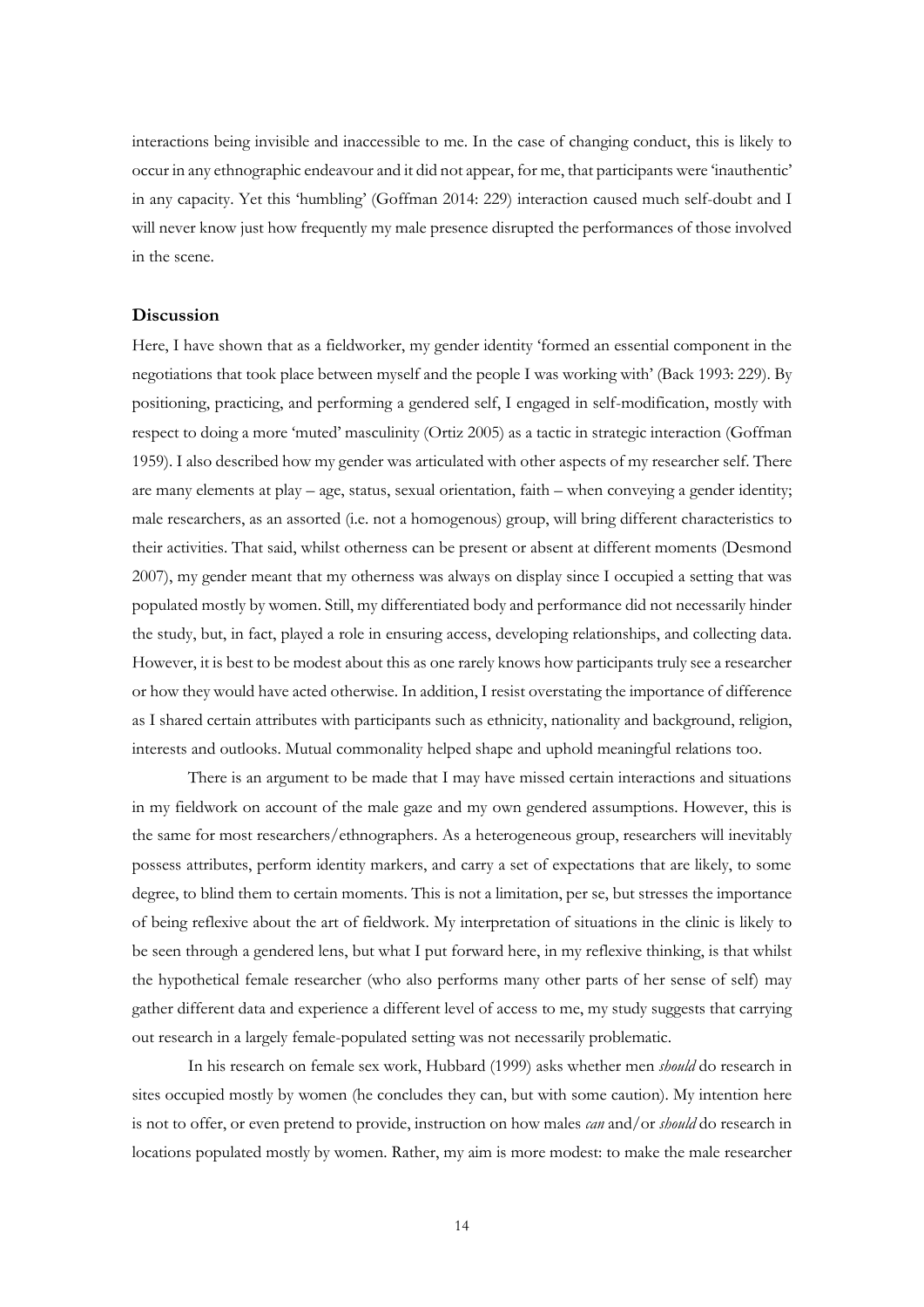visible. Thus, I have offered a story, not a guide, which engenders insight on the complex nature of ethnographic undertakings and, so, appeals for more reflexive and gender-focused dialogue. Indeed, I hope to have convinced other male researchers, by engaging in self-reflection and interrogating their own speaking position (possibly one which is privileged in certain fields), to get some purchase on the gendered nature of fieldwork that will allow our work 'to be read and evaluated in an honest way' (Back 1993: 230).

My intention is that this article is not read as a biography, as meaningless navel-gazing, or as a platform to share curious – but relatively futile and useless – anecdotes. Indeed, I do not want my account of the 'dramaturgical complexity of role performance in the field' (Scott *et al.* 2012: 730) to be seen as unnecessarily self-indulgent. Rather, by making explicit our role in shaping the research process and communicating our sense of self-awareness, and writing ourselves into the world, we can distinguish how emotion and identity-work are managed and negotiated in fieldwork; 'the complex relationships between field settings, significant social actors, the practical accomplishment of fieldwork, and the self are present and salient for all of us who engage in qualitative research' (Coffey 1999: 14). With regard to this article, I appeal to (particularly male) researchers to discuss and debate how their gender takes shape in interpersonal or group dynamics in the field, and to share tales about 'performing in (and messing up) their own shows' (Scott *et al.* 2012: 718). This level of honesty and reflexivity would be a welcome addition to the literature.

### **Acknowledgements**

I would like to thank the healthcare professionals and expectant parents who participated in my study, along with the Economic and Social Research Council (ESRC) for funding it (grant number: [details removed]). I also thank Sara Delamont, Oli Williams, and Sam Hanks – together with the anonymous reviewers – for their literature recommendations and feedback on earlier versions of this article.

#### **Notes**

1. However, there is a history of male researchers reflecting on the disruption of gender difference in educational ethnography (e.g. King 1984; Mac an Ghaill 1994; Meyenn 1980). For example, Erickson (1986) analyses a joke he encountered in his academic department in the 1980s: 'Real men don't do ethnography'. He uses this to consider why some men in educational research at that time may have avoided ethnography – namely owing to an absurd perception that quantitative research was a 'male domain' and quantitative research was a 'female domain', a view which feminist thought intended to disturb (Delamont and Atkinson 2008). Thanks to [colleague] for these insights.

2. I am cautious here about drawing too many comparisons between my own experiences and that of male anthropologists as the accounts of the latter mostly concern settings regulated by strict rules about gender segregation. In Abramson's (1993: 70) study, his male status prevented access to certain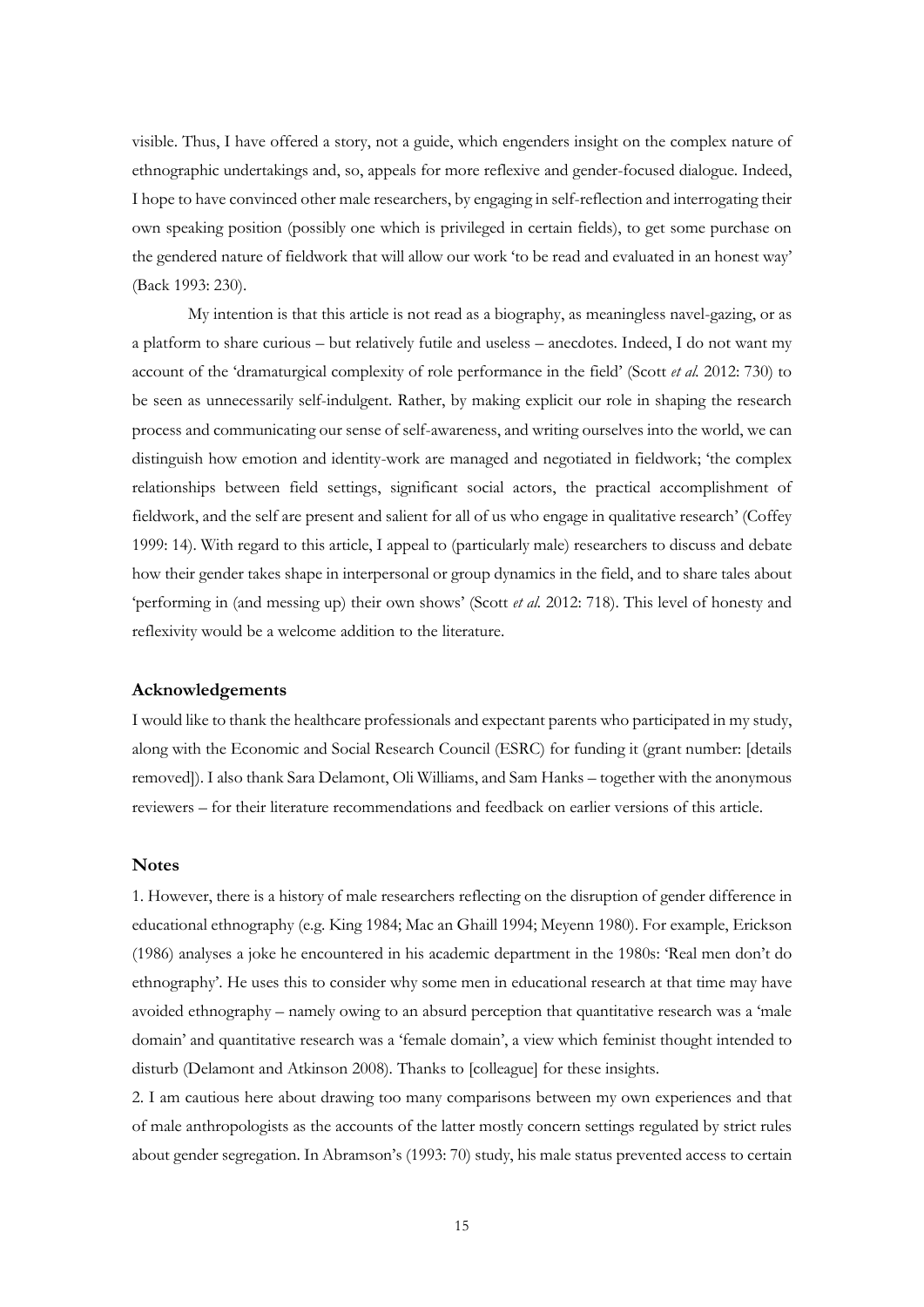situations and locations (e.g. domestic spaces occupied by women) and this inhibited his knowledge; participants played a role pertaining to 'where he is placed, what is presented to him, and what he is prevented from easily seeing'. In this article, I focus on my research in a UK setting where there are mixed institutions with few *formal* barriers to physical presence or social interaction. But whilst such institutions will often not have any consistent rules on a male/female presence, such spaces are still highly gendered and the gender identity work of researchers should be considered. I thank (colleague) for this observation.

3. This is similar to Diamond's (1992) interaction with an administrator when he applied to work as a nursing care aid. The administrator recognised the conflation of gender, race, and class dynamics (many workers were women, non-White, and poor – Diamond was male, White, and an academic) by suspiciously asking 'now why would a White guy want to work for these kind of wages?' (1992: 187).

4. In Lupton's (2000) research with men doing 'women's work', he describes how men felt excluded from some dialogues where there were only women present and were worried about stigmatisation, feminisation, and limited opportunities for a high-income. They describe a restriction of masculinity (e.g. not feeling able to fully relax in the exclusive presence of women) and fear of becoming 'invisible as a man, being adopted as a woman and becoming feminine through working with women' (2000: 40). According to Lupton, they rectified this by redefining their job to fit closely with an acceptable version of masculinity and by adapting masculinity and accepting/promoting that compromise. 5. For further accounts of how sex and sexuality impinge upon the research process, I refer readers to an edited collection by Kullick and Wilson (1995) and the bibliography of Beusch (2007).

## **References**

ABRAMSON, A. (1993) 'Between autobiography and method: Being male, seeing myth and the analysis of structures of gender and sexuality in the eastern interior of Fiji', in BELL, D., CAPLAN, P. and KARIM, W.J. (editors) *Gendered Fields: Women, Men and Ethnography*. London: Routledge.

BACK, L. (1993) 'Gendered participation: Masculinity and fieldwork in a south London adolescent community', in BELL, D., CAPLAN, P. and KARIM, W.J. (editors) *Gendered Fields: Women, Men and Ethnography*. London: Routledge.

BELL, D. (1993) 'Yes Virginia, there is a feminist ethnography: Reflections from three Australian fields', in BELL, D., CAPLAN, P. and KARIM, W.J. (editors) *Gendered Fields: Women, Men and Ethnography*. London: Routledge.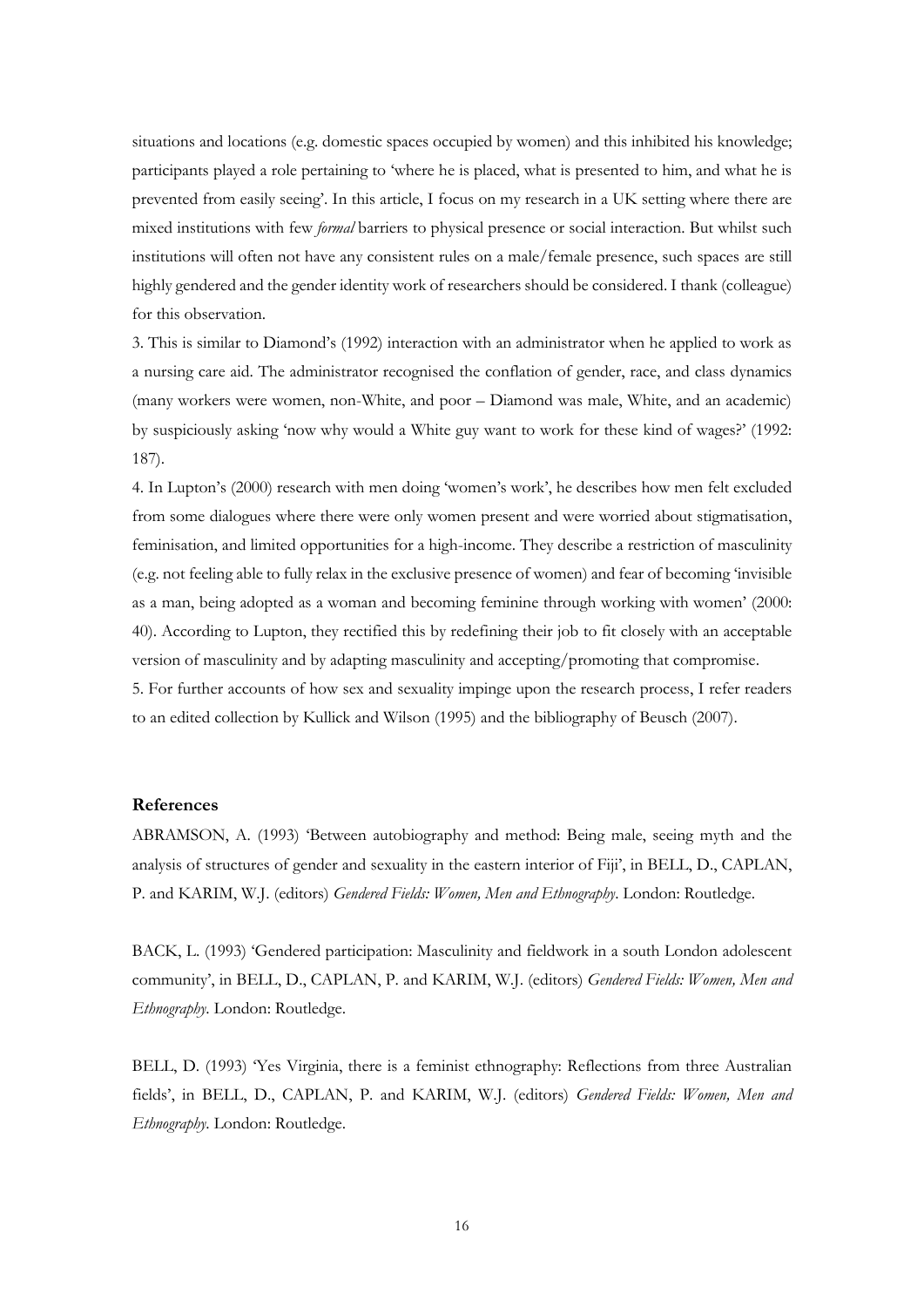BELL, D., CAPLAN, P. and KARIM, W.J. (1993) *Gendered Fields: Women, Men and Ethnography*. London: Routledge.

BELUR, J. (2014) 'Status, gender and geography: Power negotiations in police research', *Qualitative Research*, Vol. 14, No. 2, pp. 184–200.

BEUSCH, D, (2007) 'Textual interaction as sexual interaction: sexuality and/in the online interview', *Sociological Research Online*, Vol. 12, No. 5: <http://www.socresonline.org.uk/12/5/14.html>.

BONDI, L. (2005) 'Making connections and thinking through emotions: between geography and psychotherapy', *Transactions*, Vol. 30, No. 4, pp. 433–448.

BROWN, S.R. (2001) 'What makes men talk about health?', *Journal of Gender Studies*, Vol. 10, No. 2, pp. 187–195.

BUCERIUS, S.M. (2013) 'Becoming a 'trusted' outsider: Gender, ethnicity, and inequality in ethnographic research', *Journal of Contemporary Ethnography*, Vol. 42, No. 6, pp. 690–721.

BUTLER, J. (2004) *Undoing Gender*. London: Routledge.

COFFEY, A. (1999) *The Ethnographic Self: Fieldwork and the Representation of Identity*. London: Sage.

CONNELL, R.W. (1995) *Masculinities*. California: University of California Press.

DELAMONT, S. and ATKINSON, P. (2008) *Gender and Research (Four Volumes)*. London: Sage.

DESMOND, M. (2007) *On the Fireline: Living and Dying with Wildland Firefighters*. Chicago: University of Chicago Press.

DIAMOND, T. (1992) *Making Gray Gold: Narratives of Nursing Home Care*. Chicago: University of Chicago Press.

DOUCET, A. and MAUTHNER, N.S. (2012) 'Emotions in/and knowing', in SPENCER, D., WALBY, K. and HUNT, A. (editors) *Emotions Matter: A Relational Approach to Emotions*. Toronto: University of Toronto Press.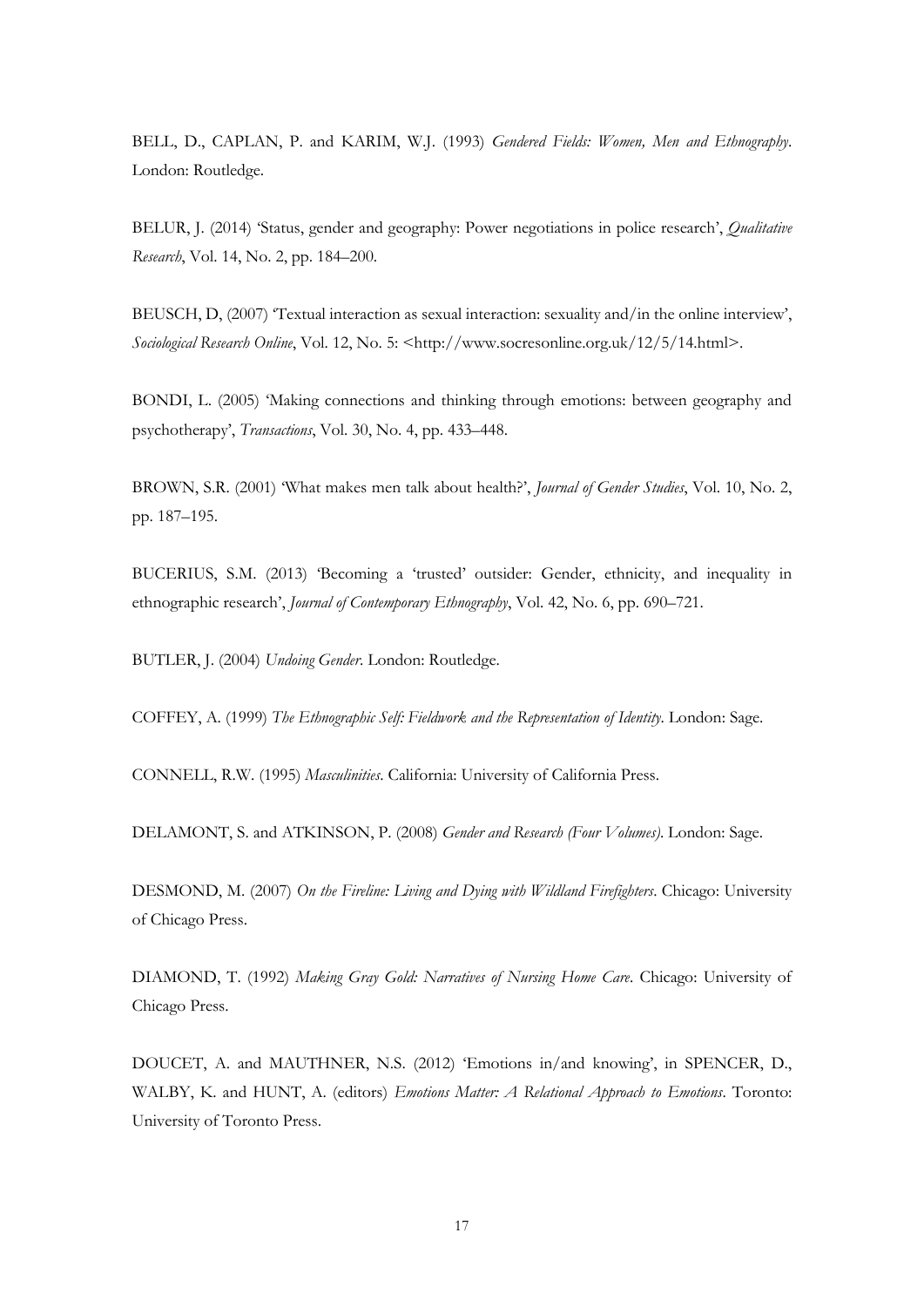ENGUIX, B. (2014) 'Negotiating the field: Rethinking ethnographic authority, experience and the frontiers of research', *Qualitative Research*, Vol. 14, No. 1, pp. 79–94.

ERICKSON, F. (1986) 'Qualitative methods in research on teaching', in WITTROCK, M.C. (editor) *Handbook of Research on Teaching (Third Edition)*. New York: Macmillan.

GARFINKEL, H. (1967) *Studies in Ethnomethodology*. Englewood Cliffs, NJ: Prentice-Hall.

GOFFMAN, A. (2014) *On the Run: Fugitive Life in an American City*. Chicago: University of Chicago Press.

GOFFMAN, E. (1959) *The Presentation of Self in Everyday Life*. London: Allen Lane.

GOFFMAN, E. (1989) 'On fieldwork', *Journal of Contemporary Ethnography*, Vol. 18, No. 2, pp. 123– 132.

GOLDE, P. (1986) *Women in the Field: Anthropological Experiences*. California: University of California Press.

GOLOLOBOV, I., PILKINGTON, H. and STEINHOLT, Y. (2014) *Punk in Russia: Cultural Mutation from the Useless to the Moronic*, London: Routledge.

GURNEY, J.N. (1985) 'Not one of the guys: The female researcher in a male-dominated setting', *Qualitative Sociology*, Vol. 8, No. 1, pp. 42–62.

HAMMERSLEY, M. and ATKINSON, P. (2007) *Ethnography: Principles in Practice*. London: Routledge.

HOCHSCHILD, A. (1983) *The Managed Heart: Commercialization of Human Feeling*. California: University of California Press.

HOLMGREN, L.E. (2011) 'Cofielding in qualitative interviews: Gender, knowledge, and interaction in a study of (pro)feminist men', *Qualitative Inquiry*, Vol. 17, No. 4, pp. 364–378.

HORN, R. (1997) 'Not 'one of the boys': Women researching the police', *Journal of Gender Studies*, Vol. 6, No. 3, pp. 297–308.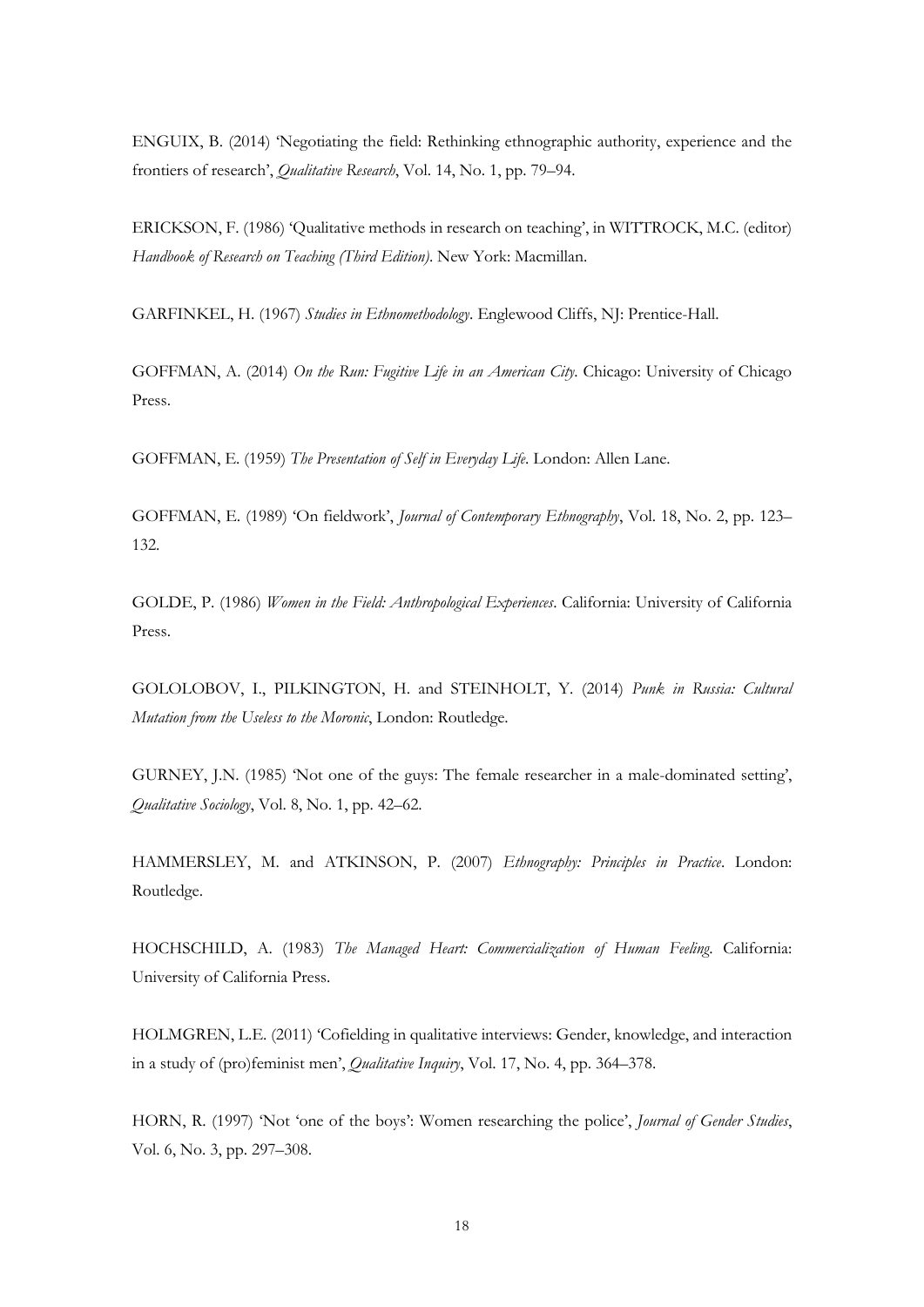HUBBARD, P. (1999) 'Researching female sex work: Reflections on geographical exclusion, critical methodologies, and 'useful' knowledge', *Area*, Vol. 31, No. 3, pp. 229–237.

JEWKES, Y. (2011) 'Autoethnography and emotion as intellectual resources: Doing prison research differently', *Qualitative Inquiry*, Vol. 18, No. 1, pp. 63–75.

KING, R. (1984) 'The man in the Wendy house', in BURGESS, R.G. (editor) *The Research Process in Educational Settings: Ten Case Studies*. New York: Falmer Press.

KOLB, K.H. (2014) *Moral Wages: The Emotional Dilemmas of Victim Advocacy and Counselling*. Oakland, CA: University of California Press.

KULLICK, D. and WILSON, M. (1995) *Taboo: Sex, Identity and Erotic Subjectivity in Anthropological Fieldwork*. Eds. London: Routledge.

LUMSDEN, K. (2009) ''Don't ask a woman to do another woman's job': Gendered interactions and the emotional ethnographer', *Sociology*, Vol. 43, No. 3, pp. 497–513.

LUPTON, B. (2000) 'Maintaining masculinity: men who do 'women's work'', *British Journal of Management*, Vol. 11, S.1, pp. 33–48.

MAC AN GHAILL, M. (1994) *The Making of Men: School, Masculinities and Sexualities*. Buckingham: Open University Press.

MAHONEY, D. (2007) 'Constructing reflexive fieldwork relationships: Narrating my collaborative storytelling methodology', *Qualitative Inquiry*, Vol. 13, No. 4, pp. 573–594.

MAZZEI, J. and O'BRIEN, E.E. (2009) 'You got it, so when do you flaunt it? Building rapport, intersectionality, and the strategic deployment of gender in the field', *Journal of Contemporary Ethnography*, Vol. 38, No. 3, pp. 358–383.

MCKEGANEY, N. and BLOOR, M. (1991) 'Spotting the invisible man: the influence of male gender on fieldwork relations', *The British Journal of Sociology*, Vol 42. No. 2, pp. 195–210.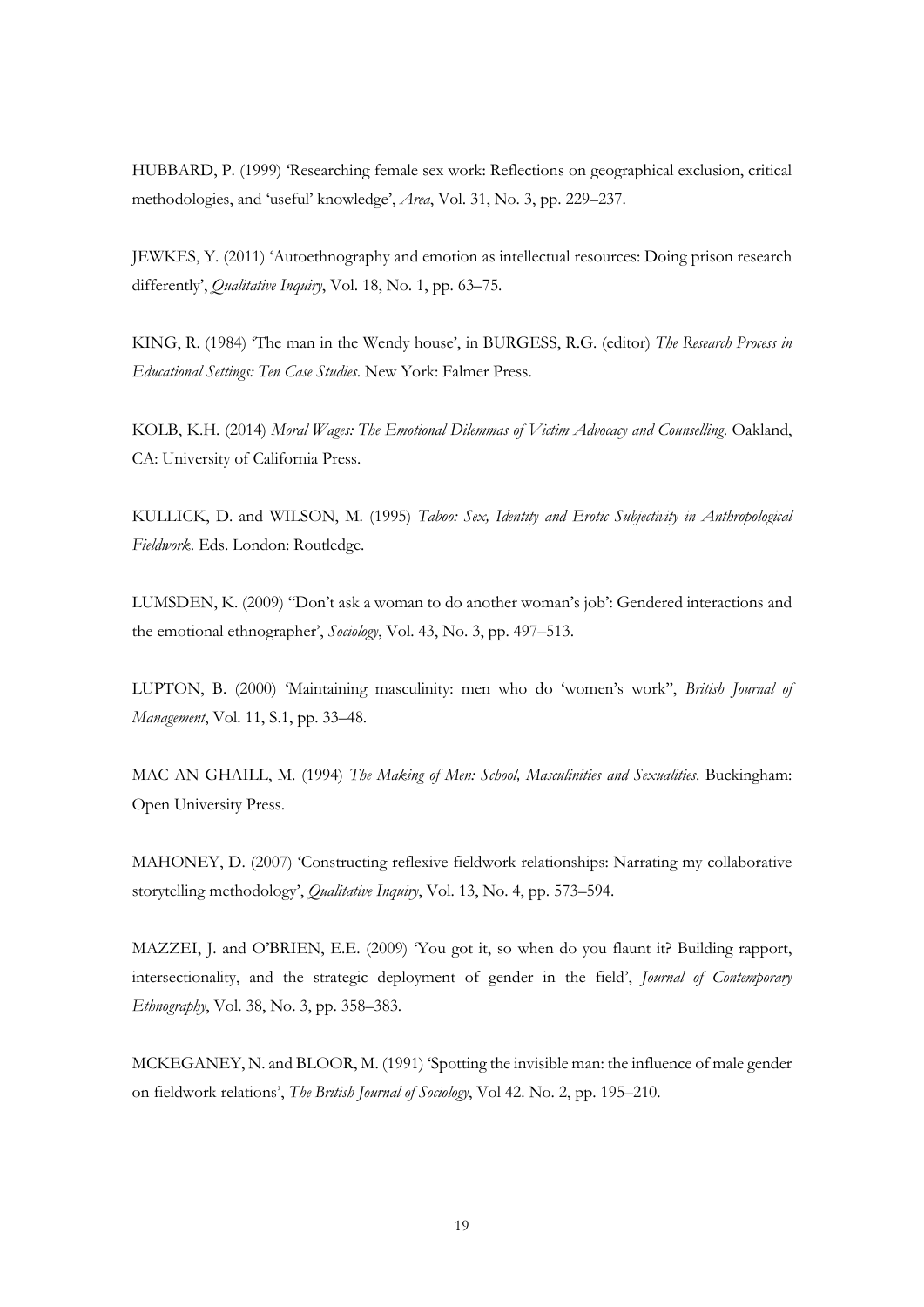MEYENN, R.J. (1980) 'School girls' peer groups', in WOODS, P. (editor) *Pupil Strategies*. London: Croom Helm.

MORRIS, E.W. (2016) ''Let me know when you figure everyone around here out': Placing gender in the ethnographic process', in WARD, M.R.M. (editor) *Gender Identity and Research Relationships*. Bingley: Emerald.

OAKLEY, A. (1981) 'Women interviewing women: A contradiction in terms?', in ROBERTS, H. (editor) *Doing Feminist Research*. London: Routledge and Kegan Paul.

OAKLEY, A. (2016) 'Interviewing women again: Power, time, and the gift', *Sociology*, Vol. 50, No. 1, pp. 195–213.

ORTIZ, S.M. (2004) 'Leaving the private world of wives of professional athletes: A male sociologist's reflections', *Journal of Contemporary Ethnography*, Vol. 33, No. 4, pp. 466–487.

ORTIZ, S.M. (2005) 'The ethnographic process of gender management: Doing the 'right' masculinity with wives of professional athletes', *Qualitative Inquiry*, Vol. 11, No. 2, pp. 265–290.

PARKER, A. (2016) 'Staying onside on the inside: Men, masculinities and the research process', in WARD, M.R.M. (editor) *Gender Identity and Research Relationships*. Bingley: Emerald.

PILKINGTON, H., OMEL'CHENKO, E. and GARIFZIANOVA, A. (2010) *Russia's Skinheads: Exploring and Rethinking Subcultural Lives*. London: Routledge.

PINI, B. and PEASE, B. (2013) *Men, Masculinities, and Methodologies*. Basingstoke: Palgrave.

POULTON, E. (2012) ''If you had balls, you'd be one of us!' Doing gendered research: Methodological reflections on being a female academic researcher in the hyper-masculine subculture of 'football hooliganism'', *Sociological Research Online*, Vol. 17, No. 4: <http://www.socresonline.org.uk/17/4/4.html>.

RAYMENT, J.L. (2011) *Midwives' Emotion and Body Work in Two Hospital Settings: Personal Strategies and Professional Projects*. Unpublished PhD thesis, University of Warwick.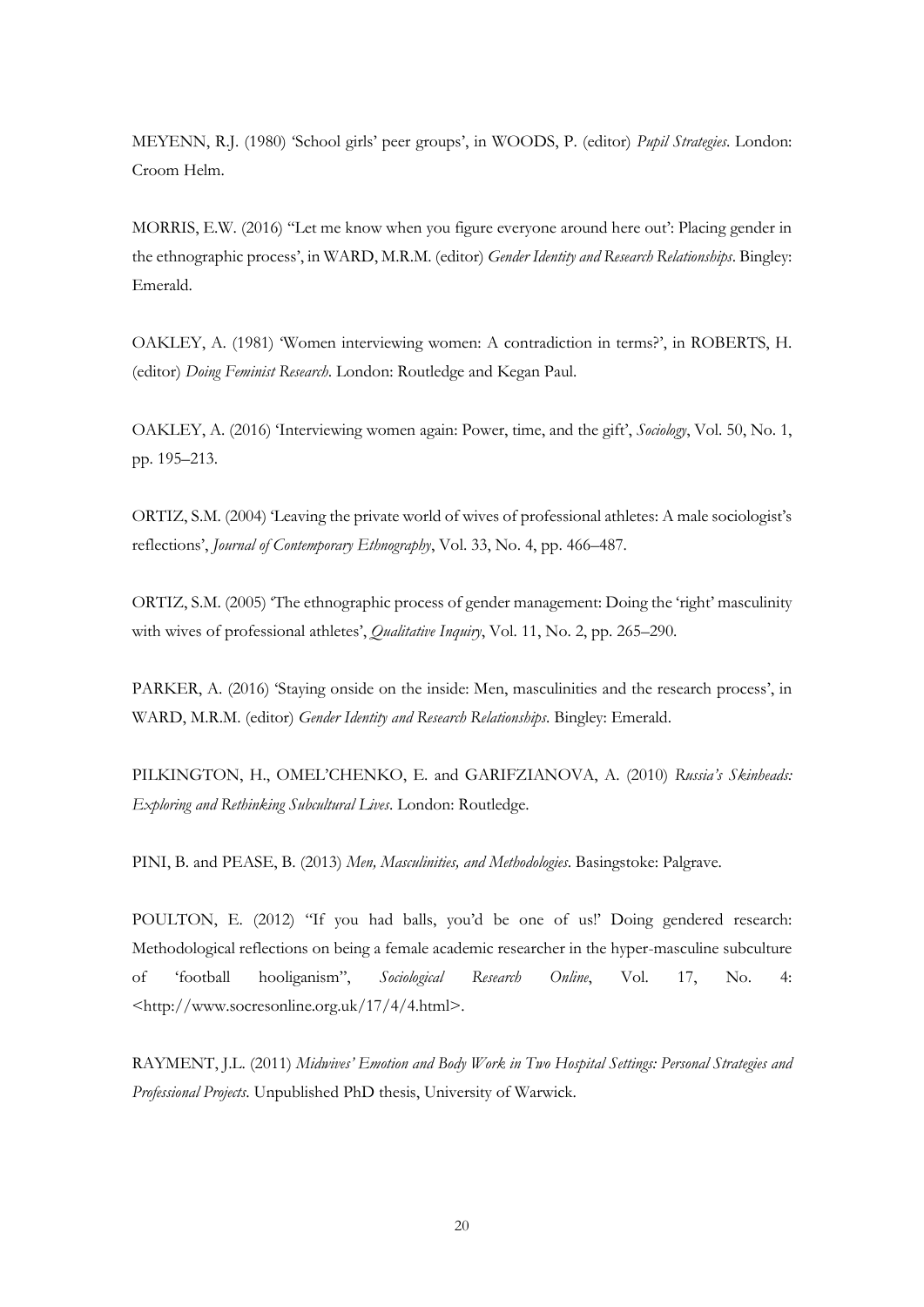RYAN, P. (2006) 'Researching Irish gay male lives: Reflections on disclosure and intellectual autobiography in the production of personal narratives', *Qualitative Research*, Vol. 6, No. 2, pp. 151– 168.

SALLEE, M.W. and HARRIS III, F. (2011) 'Gender performance in qualitative studies of masculinities', *Qualitative Research*, Vol. 11, No. 4, pp. 409–429.

SCOTT, S., HINTON-SMITH, T., HÄRMÄ, V. and BROOME, K. (2012) 'The reluctant researcher: Shyness in the field', *Qualitative Research*, Vol. 12, No. 6, pp. 715–734.

SHARP, G. and KREMER, E. (2006) 'The safety dance: Confronting harassment, intimidation, and violence in the field', *Sociological Methodology*, Vol. 36, No. 1, pp. 317–327.

SIMPSON, R. (2004) 'Masculinity at work: the experiences of men in female dominated occupations', *Work, Employment and Society*, Vol 18, No. 2, pp. 349–368.

SKIPPER, J.K. and MCCAGHY, C.H. (1972) 'Respondents' intrusion upon the situation: The problem of interviewing subjects with special qualities', *The Sociological Quarterly*, Vol. 13, No. 2, pp. 237–243.

STAHL, G. (2016) 'Relationship-building in research: Gendered identity construction in researchparticipant interaction', in WARD, M.R.M. (editor) *Gender Identity and Research Relationships*. Bingley: Emerald.

TAKEDA, A. (2013). 'Reflexivity: Unmarried Japanese male interviewing married Japanese women about international marriage', *Qualitative Research*, Vol. 13, No. 3, pp. 285–298.

THURNELL-READ, T. (2011) ''Common sense' research: senses, emotions and embodiment in researching stag tourism in Eastern Europe', *Methodological Innovations Online*, Vol. 6, No. 3, pp. 39–49.

THURNELL-READ, T. (2016) 'Masculinity, age and rapport in qualitative research', in WARD, M.R.M. (editor) *Gender Identity and Research Relationships*. Bingley: Emerald.

TURNBALL, C.M. (1986) 'Sex and gender: The role of subjectivity in field research', in WHITEHEAD, T.L. and CONAWAY, M.E. (editors). *Self, Sex, and Gender in Cross-Cultural Fieldwork*. Chicago: University of Chicago Press.